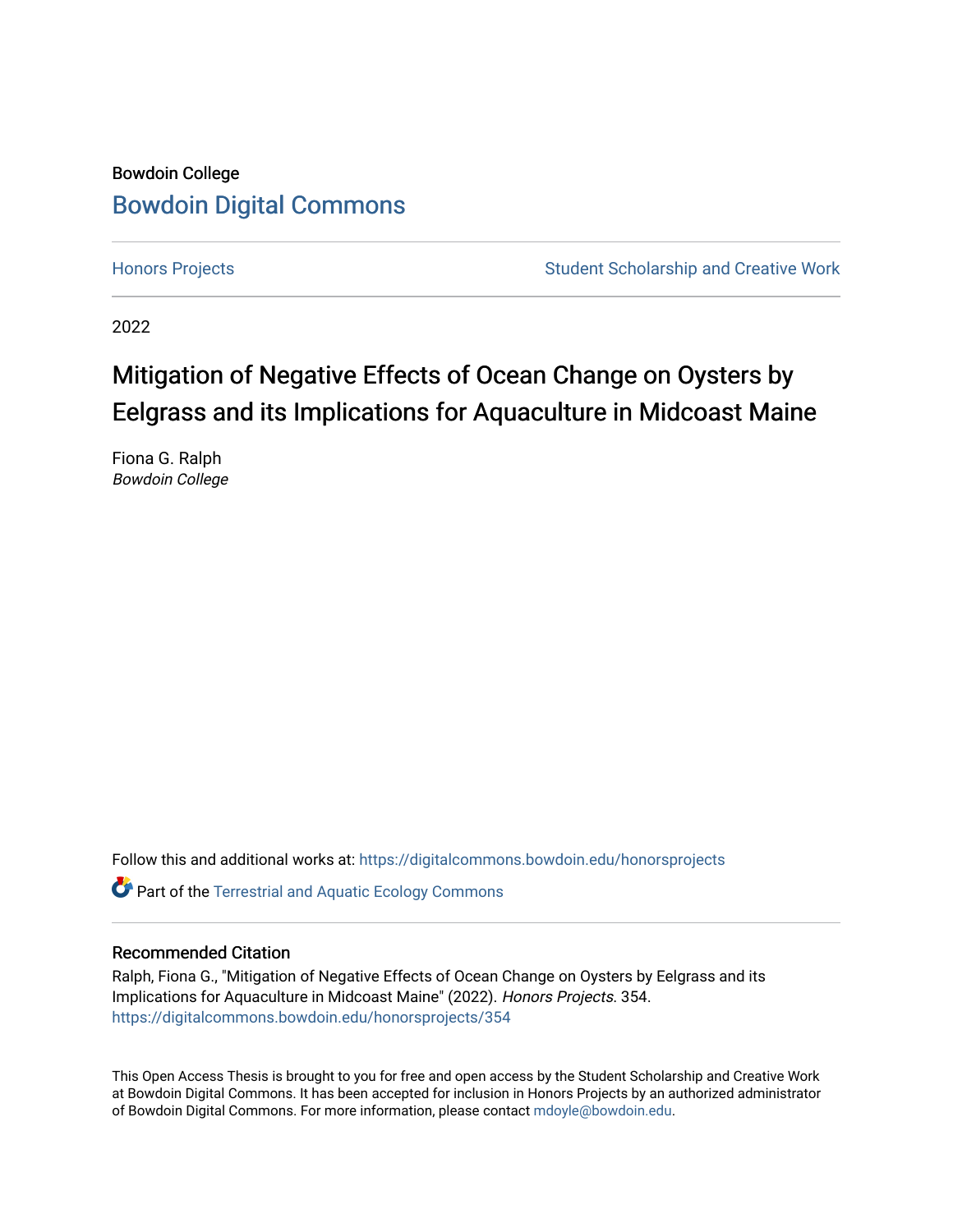Mitigation of Negative Effects of Ocean Change on Oysters by Eelgrass and its Implications for

Aquaculture in Midcoast Maine

An Honors Paper for the Department of Biology

By Fiona G. Ralph

Bowdoin College, 2022

©2022 Fiona G. Ralph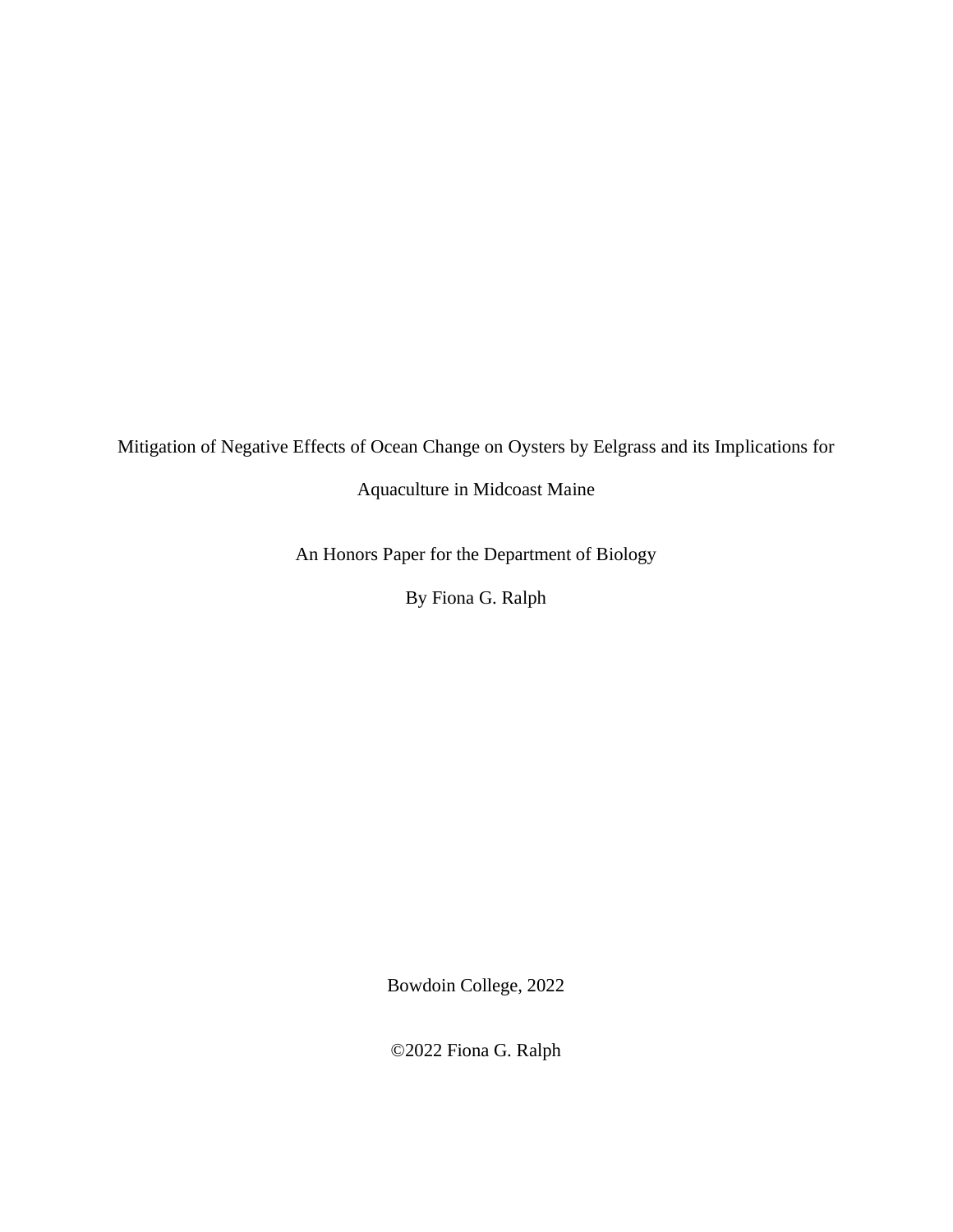#### **Abstract**

Species interactions are important to organisms and to the ecosystems they inhabit. These interactions, sometimes facilitations, can result in increased resiliency for both species. When facilitation occurs, organisms co-assist with physiological and environmental stressors. As anthropogenic impacts become more stressful for modern organisms, these interactions could offer a solution for many species. Ocean acidification has been shown to be detrimental to many calcifying organisms including oysters. More acidic conditions can slow the process of shell calcification, which can slow growth rates. This effect could directly impact the robust oyster farming business in Midcoast Maine. Because of its possible importance to oyster crops, we assessed the potential of *Zostera marina*, or eelgrass, to ameliorate the stresses of ocean acidification on farmed Eastern Oysters (*Crassotrea virginica*).

Photosynthesizing organisms such as seagrasses have been shown to locally raise pH, which could create growth refugia for calcifying organisms. While eelgrass has the potential to enhance oyster growth rates, its meadows could also be influencing food availability. To better understand these dynamics, we grew *C. virginica* in two locations in Harpswell, ME. *Crassostrea virginica* were split into three habitats at each location: seagrass, fringe, and mudflat, and placed on surface or benthic arrays. We found that seagrass presence and depth interacted to increase shell growth rate. Similarly, *Z. marina* improved condition index of *C. virginica.* As ocean acidification worsens, oyster farmers might have to turn to mitigation strategies to ensure profit yield from their labors. *Zostera marina* could be the solution to their future problems.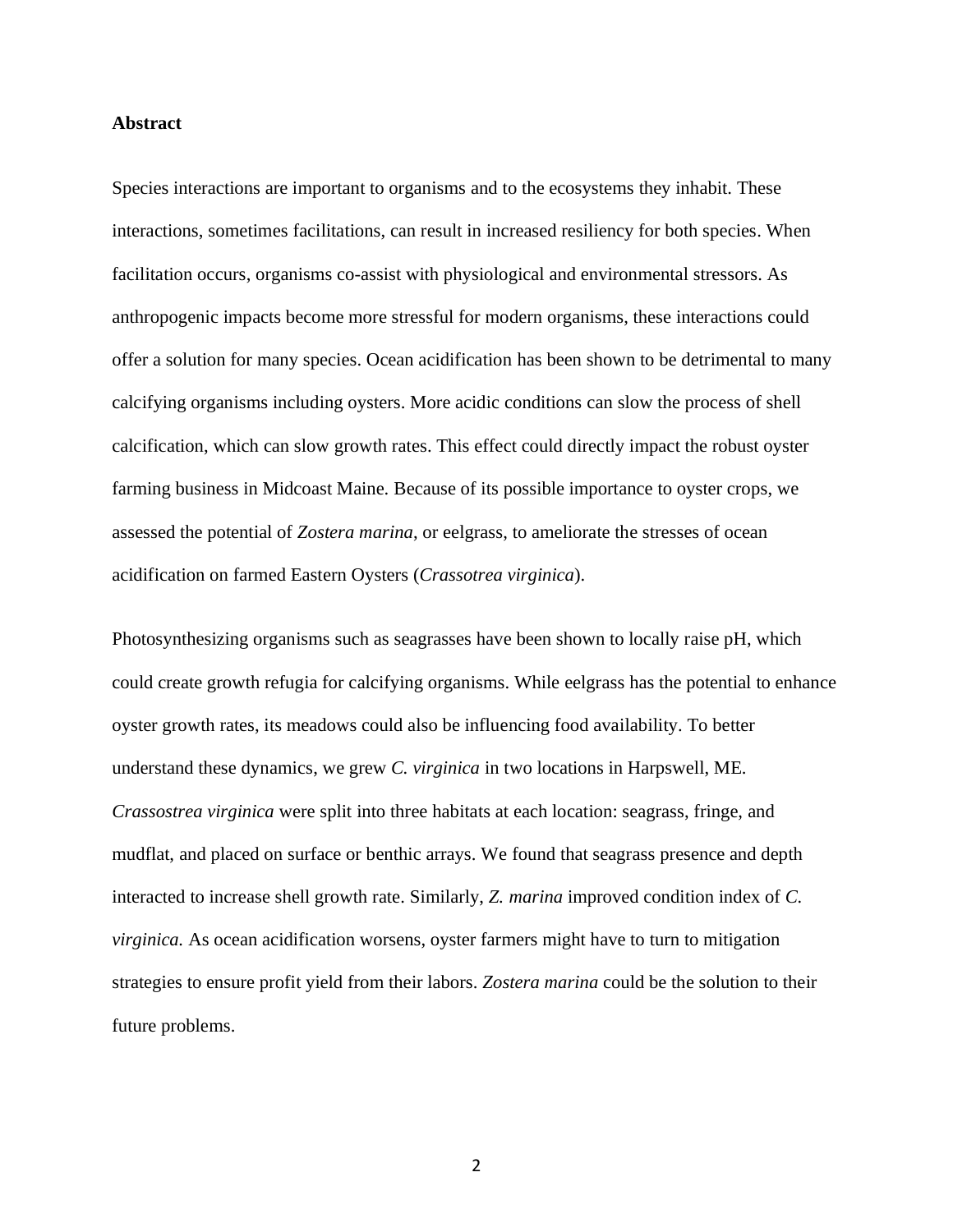#### **Introduction**

The world's oceans are warming and acidifying at an alarming rate due to anthropogenic  $CO<sub>2</sub>$ emissions. On average, ocean surface waters maintained a pH ~8.2 before the Industrial Revolution but are projected to be about pH = 7.8 by the end of this century (Feely *et al.,* 2009). The Gulf of Maine is being particularly impacted by the consequences of ocean warming and acidification. The Northwest Atlantic has been warming at a faster rate than most other bodies of water, with the Gulf of Maine warming at a rate of 0.7°C per decade (Durack *et al*., 2018). Although these warming and acidifying increments seem to be insignificant, when put in an evolutionary context, the increases can be catastrophic. The speed at which the oceans are changing currently outpaces the rate at which most organisms can adapt (Tan *et al.,* 2018). The Gulf of Maine contains many species that are particularly vulnerable to warming and acidification including commercially important shellfish, such as the Eastern Oyster (*Crassostrea virginica*) (Salisbury and Jönsson 2017; Siedlecki *et al.,* 2021).

Midcoast Maine is home to a robust aquaculture economy, which may soon be, if not already, under duress due to ocean change. Ocean acidification occurs when anthropogenic inputs of carbon dioxide dissolve into the ocean and react with water to form bicarbonate and hydrogen ions. These hydrogen ions make the oceans more acidic on their own, but also react with carbonate to form more bicarbonate, making ocean conditions less favorable for carbonate ion formation. Because many marine organisms use calcium carbonate to build shells and exoskeletons, less carbonate in the ocean makes the biogenic synthesis of calcium carbonate more difficult and thus impacts the growth of organisms such as mollusks, corals, and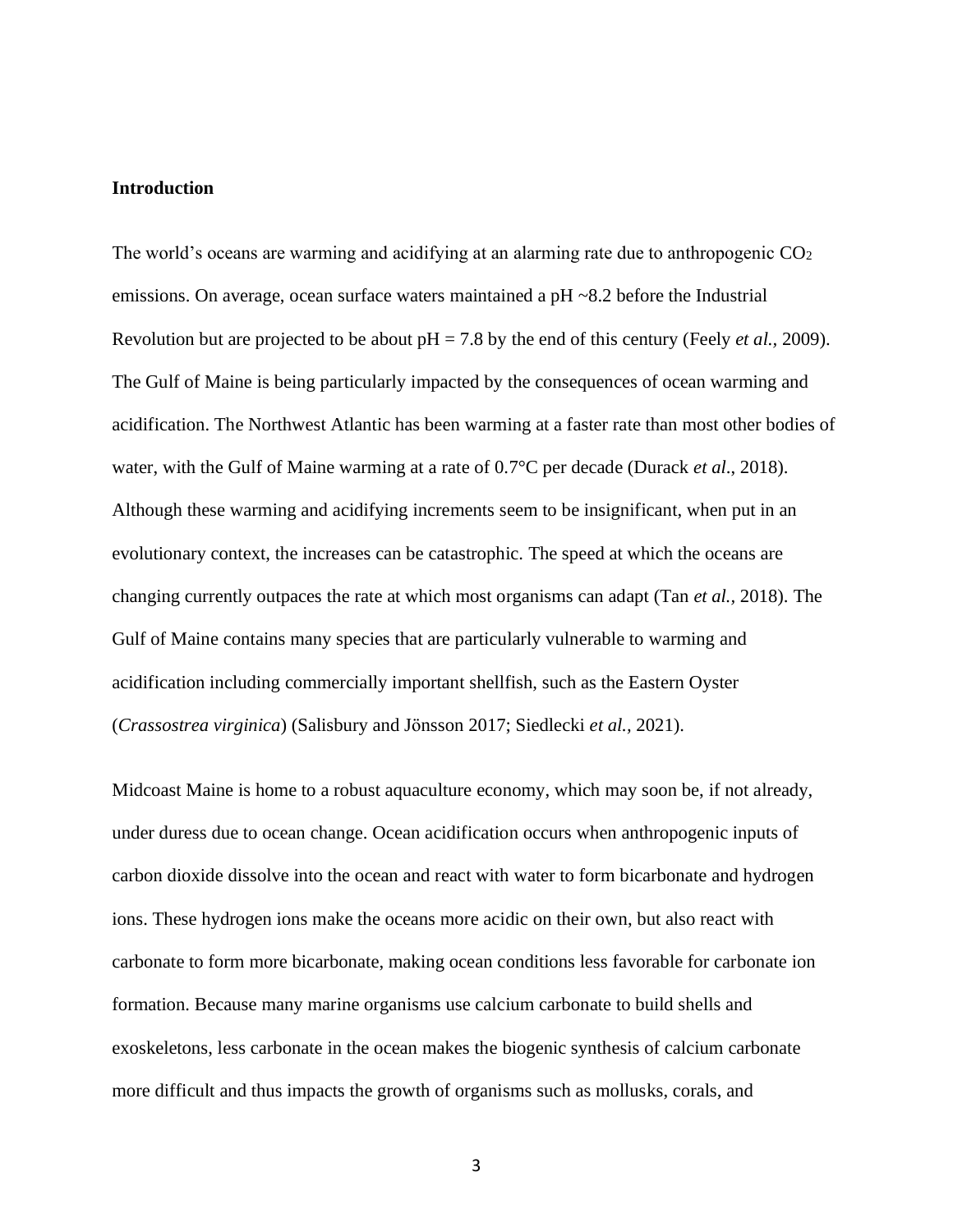echinoderms who depend on this process (Caldiera and Wickett 2003; Hoegh-Guldberg *et al.,* 2017; Salisbury and Jönsson 2017). In fact, mollusks have experienced up to a 40% reduction in calcification due to ocean acidification (Kroeker *et al*., 2013). Declines in calcification rates translate to smaller mollusk shell sizes. This could be problematic for oyster farmers as they profit from larger oysters. It is thought that by 2060, ocean acidification could reach a point of noticeable negative impact to mollusk aquaculture across the world (Stewart- Sinclair *et al*., 2020). Time is of the essence to implement mitigation strategies to preserve the value (\$9.6 million in 2019; Maine Sea Grant) of oyster farms in the Midcoast region. While acidification is negatively impacting marine calcifying organisms, marine macrophytes that require carbon dioxide for photosynthesis may grow and thrive in low pH environments (Kroeker *et al*., 2013), and via photosynthesis may provide essential buffering capacity to the negative effects of ocean acidification on marine calcifiers.

One species interaction that may help buffer the negative effects of ocean acidification on oysters is their relationship with eelgrass (*Zostera marina*). Eelgrass is an aquatic flowering plant that is widespread in the northern hemisphere. It can be found in varying habitats and is a foundation species that creates a unique ecosystem that serves as a refuge, nursery, and home to many species (Nielsen *et al*., 2018). Through photosynthesis, autotrophs, such as eelgrass, pull in carbon dioxide from the environment to metabolize into sugars used for cellular processes. In regions of high eelgrass biomass, rates of photosynthesis can exceed rates of cellular respiration. In these cases, more carbon dioxide is being taken out of the system than is being put in, resulting in a locally increased pH during the day (Ricart *et al*., 2021). This creates localized refuges from low pH, which could be beneficial for calcifying organisms such as oysters. Along the coast of California, eelgrass has been found to raise pH in its meadows 65% of the time when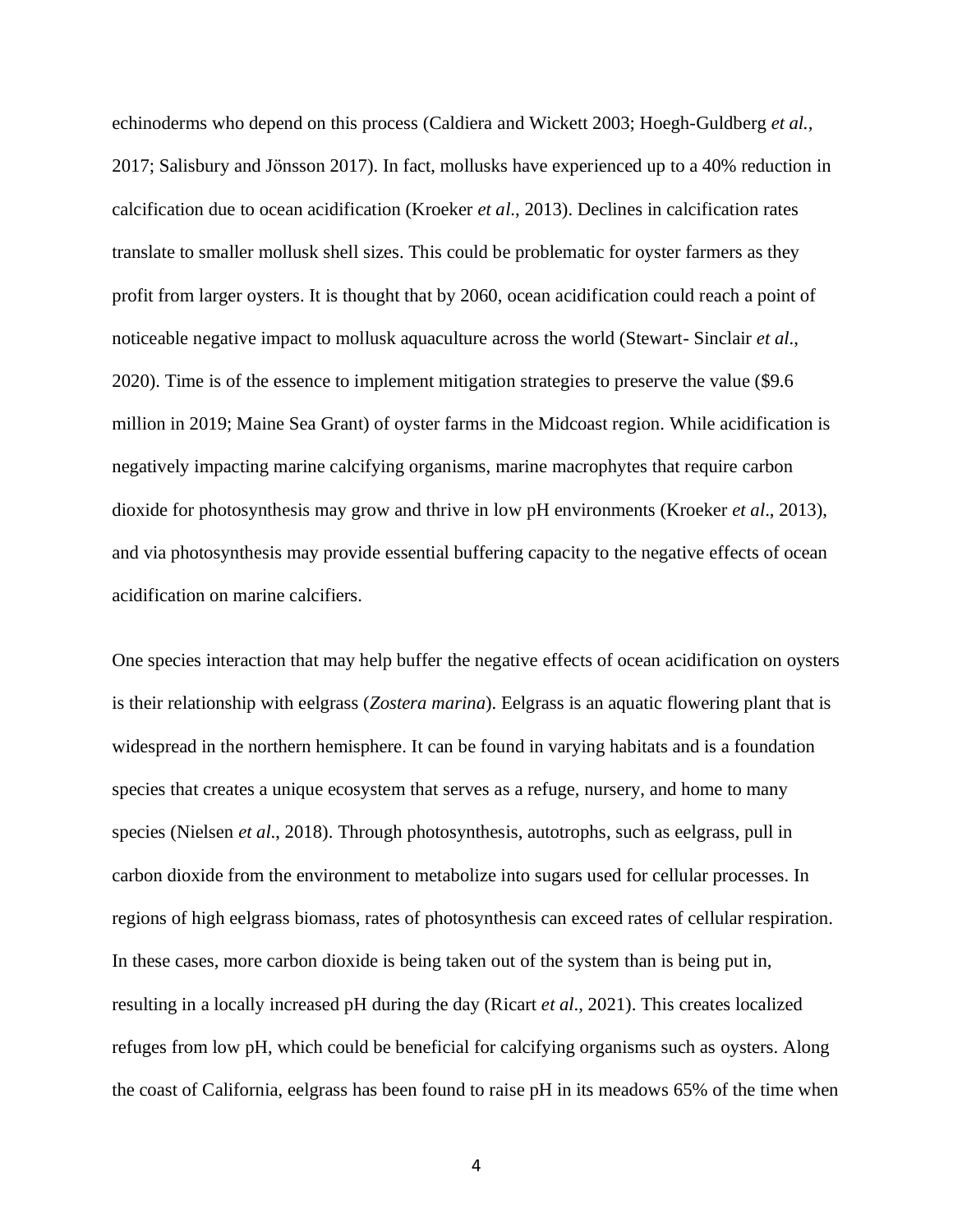compared to unvegetated areas. In some cases, the ability of eelgrass to raise pH was found to be long-lasting and effective, meaning that the benefits may translate to better outcomes for organisms that live in eelgrass meadows (Ricart *et al.,* 2021). However, to achieve these positive impacts, seagrass meadows need optimal light conditions (i.e. limited shading and/or longer photoperiods) and water residence time (Nielsen *et al*., 2018). Intermediate water residence time will allow for seawater with elevated pH to stay in the meadow long enough to cause an effect but not too long as to become stagnant. These effects might have seasonal variation, in that they are more pronounced during the summer, when many macrophytes are most productive (Hendriks *et al.,* 2014; Ricart *et al.,* 2021). It is possible that the effects of both oysters and eelgrass could be harnessed into a synthetic facilitative interaction.

The promise of a relationship between photosynthesizing organisms like eelgrass with calcifying organisms such as oysters is well documented, but quite complex and possibly difficult to implement (Bergstrom *et al*., 2019; Ricart *et al*., 2021). The pH modifying qualities of marine macrophytes often directly translate into increased calcification rates for calcifying organisms. For example, species of *Halimeda,* a genus of calcifying algae, have been shown to double their calcification rates when in the presence of *Halodule wrightii*, a seagrass species native to Brazil (Bergstrom *et al.,* 2019). Similarly, *Crassostrea gigas*, the Pacific oyster, experienced up to a 40% increase in shell growth rate when in the presence of high eelgrass biomass (Ricart *et al.,*  2021). It is possible that macrophyte restoration could be used as a strategy to mitigate the effects of ocean acidification on calcifying organisms, though in the case of eelgrass, there are issues to the implementation of a mitigation strategy of this kind in Maine. Since eelgrass meadows are so ecologically important, they are protected by the State of Maine through ME LD593. This law calls for the statewide mapping of eelgrass meadows to restore and protect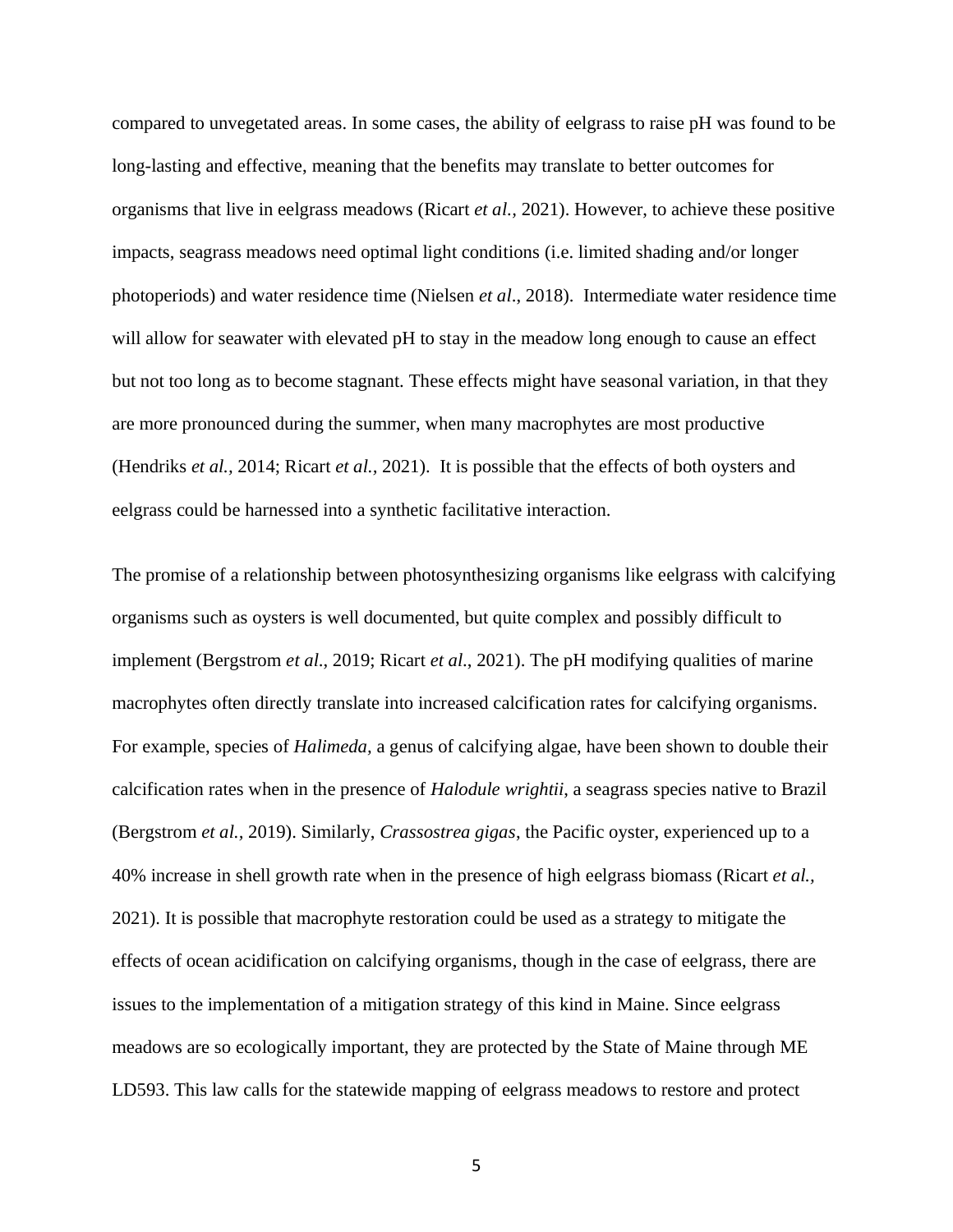current stands of eelgrass (ME LD593). Shading from oyster racks could pose an issue for light limited eelgrass meadows. Additionally, eelgrass populations have fluctuated throughout recorded history due to wasting disease and other unknown factors (Wipplehauser 1996). A robust eelgrass meadow could disappear from one growing season to the next. In less ideal conditions, diel fluctuations in photosynthesis and cellular respiration have the possibility of exacerbating low pH instead of ameliorating it (Pacella *et al.,* 2018). Work done by Groner *et al.,*  (2018) found that eelgrass was able to lessen but not ameliorate low pH in co-culture with oysters. They saw that in low pH conditions, eelgrass benefitted from co-culture with oysters more than oysters benefitted from eelgrass. Because these interactions are complex, more research is needed to understand how eelgrass meadow restoration or conservation could have implications for improving future oyster farming.

While eelgrass often seems to improve environmental conditions enough for calcifying organisms to grow faster and more effectively, it has also been shown to impact food availability. Eelgrass blades increase roughness in meadows and thus reduce water flow. The decreased flow to the system causes interruptions in food delivery and subsequent decreases in food availability (Reusch 1998). Work done by Lowe *et al.,* (2019) showed that food availability, not pH, was the limiting factor in bottom-up ecosystem control. In some eelgrass meadows in that study, eelgrass improved food availability through either increased resuspension or support of epiphyte communities important to oyster diet. Seagrass-associated impacts on food availability were site specific and dependent on other factors such as salinity. Allen and Williams (2003) corroborated the importance of food availability when they saw increased *Musculista senhousia* growth in eelgrass meadows after the addition of plankton to the system. Access to food seems to be important to growth rates of oysters and other bivalves. Since they are sessile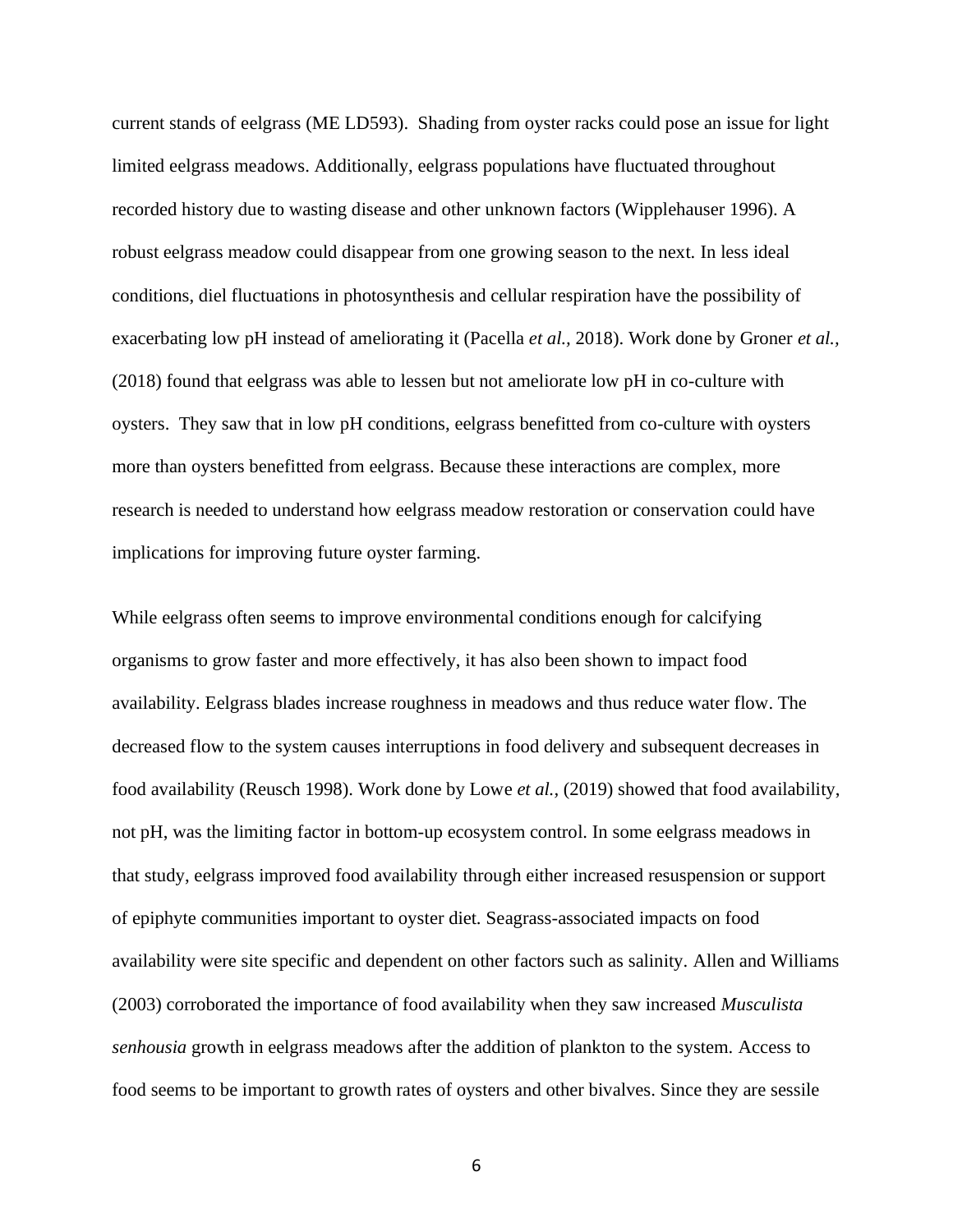organisms, the conditions of their ecosystem that effect food availability directly enhance or impede their ability to thrive. In this way, environmental stressors, including pH, and biotic factors, such as the presence of an eelgrass meadow, likely interact to influence oyster growth rates.

In this study our goal was to determine if proximity to eelgrass meadows aided oysters in calcifying and increasing tissue. We hypothesized that oysters grown in aquaculture cages in or near eelgrass meadows would grow to have greater shell surface area and condition indices than oysters placed in mudflats, far from eelgrass meadows. To test this hypothesis, we used image analysis to compare growth before and after an 11-week exposure to presence or absence of eelgrass. Additionally, we performed condition indexing on each surviving oyster to determine if eelgrass exposure had a quantifiable effect on tissue. The overall goal of this study was to understand how the restoration and planting of eelgrass meadows could be coupled with oyster farming to enhance production and outcome for oyster farms and mitigate the projected impacts of climate change.

#### **Methods**

#### *Study Sites*

We selected two study sites as locations for our experiment due to their proximity to the Schiller Coastal Studies Center and to one of The Quahog Bay Conservancy's oyster farms (Fig 1). The locations, which will hereafter be referred to as Widgeon Cove (43.798427 N, -69.972102 W) and Dog's Head (43.793894 N, -69.953851 W), contained a robust eelgrass meadow, an adjacent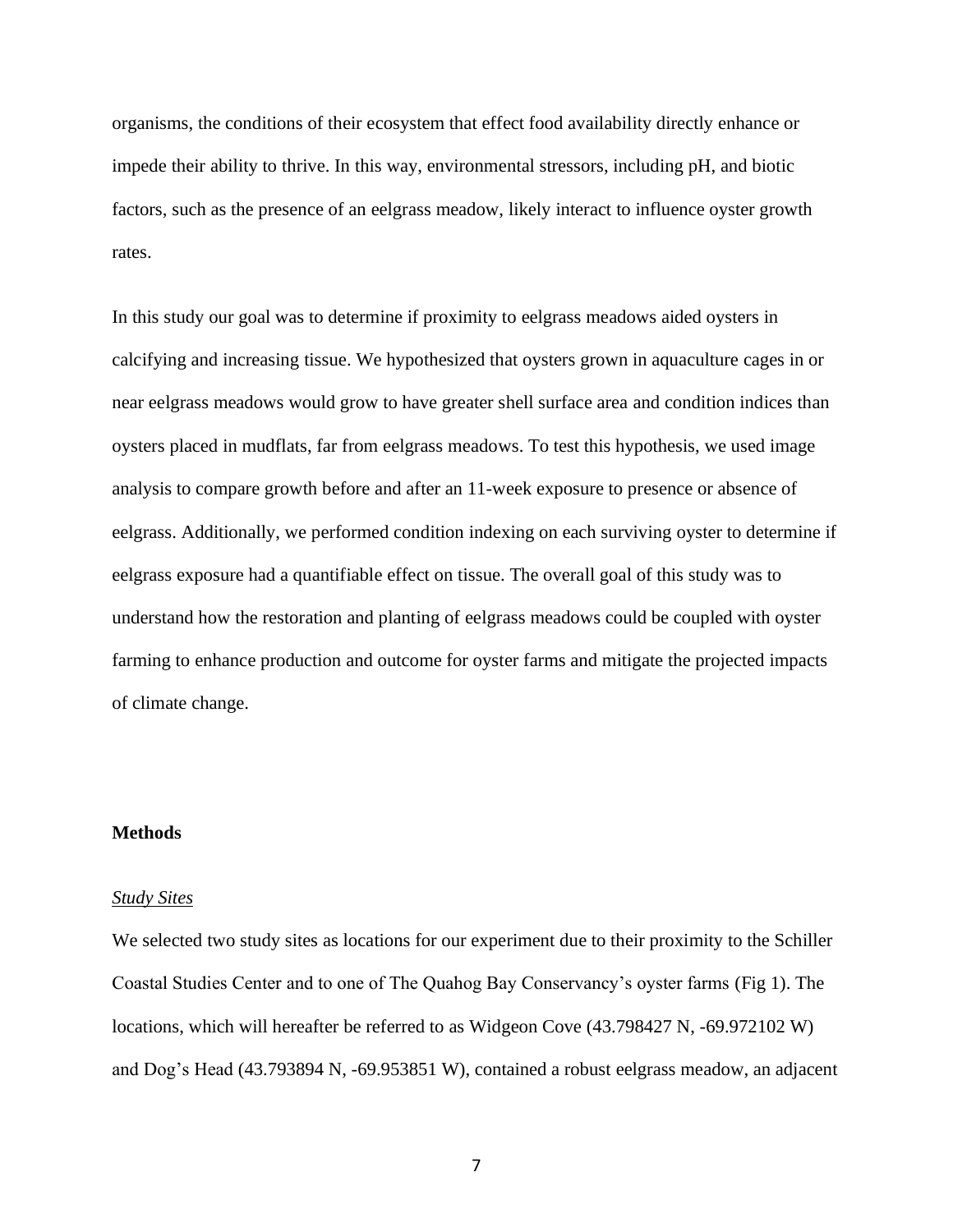mudflat, and an in-between fringe area (Fig 1). Dog's Head is a peninsula on Orr's Island in Harpswell, ME. It partially forms Brewer Cove, which is home to a healthy eelgrass meadow. Below low tide at Brewer Cove, which is where we performed maintenance on the arrays, seawater level at the seagrass habitat was at 5 ft, the fringe habitat was at 7 ft, and the mudflat habitat was at 9 ft. Widgeon Cove is located on the opposite side of Harpswell Sound, directly west of the Schiller Coastal Studies Center. It also features a dense eelgrass bed. Below low tide at Widgeon Cove, the seawater level at the eelgrass habitat was at 6 ft, the fringe habitat was at 8 ft, and the mudflat habitat was at 10 ft.

#### *Oyster Collection*

The Quahog Bay Conservancy's Snow Island Oyster Farm in Quahog Bay in Harpswell, Maine supplied 360 triploid oysters, bred for aquaculture for this study. Oysters were approximately 2 cm in length at the start of the study (Timepoint 1).

#### *Experimental Design*

We glued six oysters to each of sixty Trex composite deck board plates (Fig 2). We attached five plates each to one of twelve PVC arrays (Fig 3). To test the effect of depth on oyster shell growth, six of the arrays were designed to float on the water (Surface Arrays), while the other six were anchored to the ocean floor and held oyster plates approximately one meter above the sediment (Benthic Arrays).

We selected mudflat, fringe, and seagrass habitats at each location (Widgeon Cove or Dog's Head) and deployed a paired benthic and surface array in each habitat (i.e., three benthic and three surface arrays at each location) (Fig 3). We constructed the benthic arrays using a coated steel aquaculture cage on a PVC frame, which was affixed to the benthos with cinder blocks. We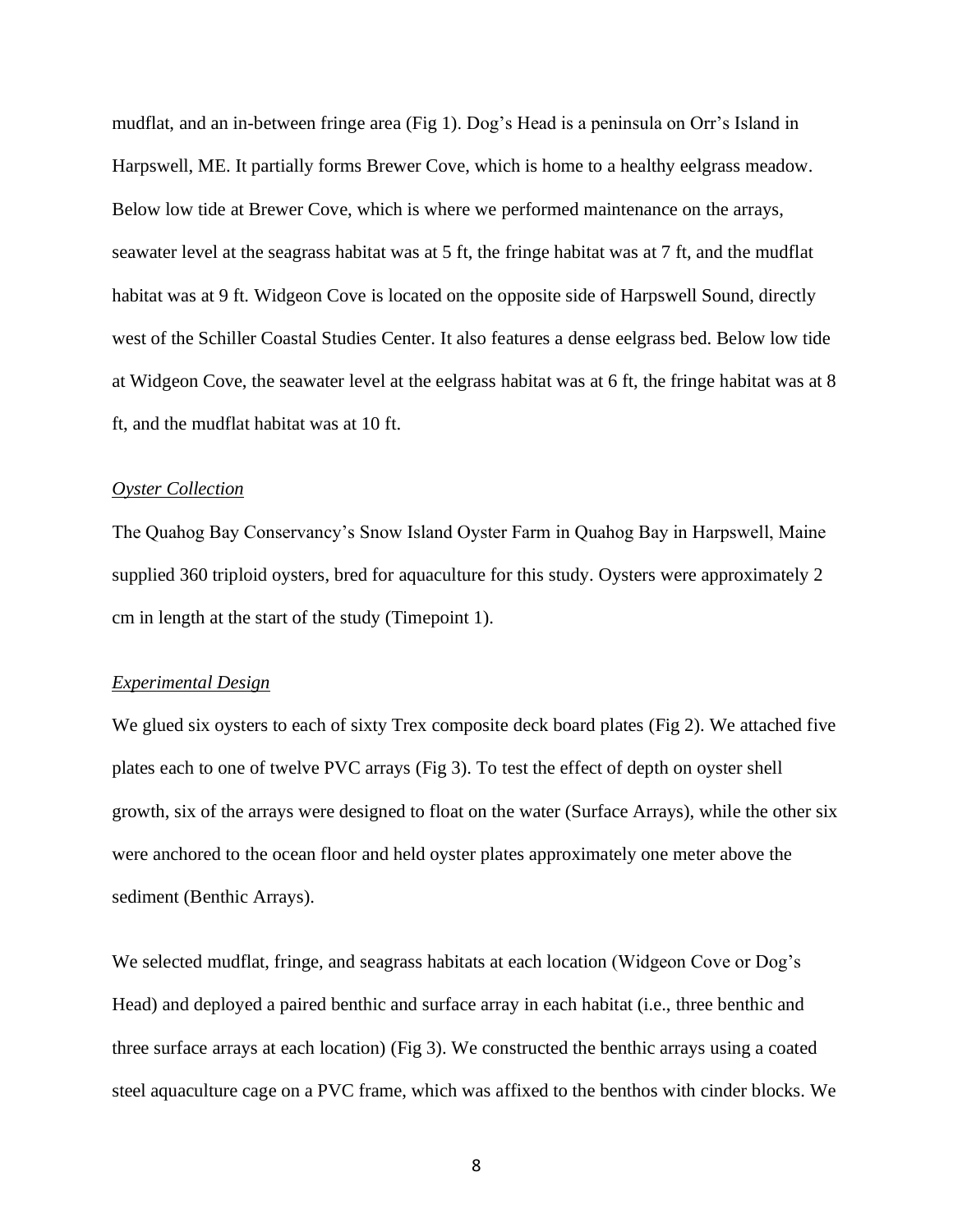also constructed the surface arrays with a coated steel aquaculture cage attached to two buoys with a PVC frame, these floating arrays were fixed in place with a cinder block anchor. The aquaculture cage served to limit predation on the oysters.

Before deployment, we took images of each oyster plate with a scale. We numbered the plates and recorded their locations. We gave every oyster a letter from A to E and tracked their growth throughout the course of the study. We analyzed the images at three timepoints throughout the study. Timepoint 1 was June 21, 2021, Timepoint 2 was July 29, 2021, and Timepoint 3 was September 6, 2021 (Fig 2).

On July 29, 2021, we pulled all the oyster arrays of the ocean and took images of each individual oyster plate. These images served as Timepoint 2 in oyster shell growth change (Fig 2). Collection date of each oyster was recorded.

On September 6, 2021, we pulled arrays from the ocean for a second time. At this point we removed all oyster plates from the arrays and brought back to the lab for imaging. These images were used to find surface areas for Timepoint 3, which was the final timepoint in the oyster shell growth study (Fig 2). Once photographed, we froze all remaining oysters at -80°C for condition indexing. Any dead oysters were noted throughout the time of the study. In all, the study took place over 11 weeks from June 21, 2021, to September 6, 2021 (77 days).

#### *Change in projected area as a proxy for growth rate*

At each timepoint, we took top-down photographs of each of the oyster plates with a camera placed at a fixed height. Two-dimensional shell surface area was quantified for each oyster using ImageJ, following Ricart *et al.* (2021) (ImageJ v1.8, NIH). Mean change in surface area over 77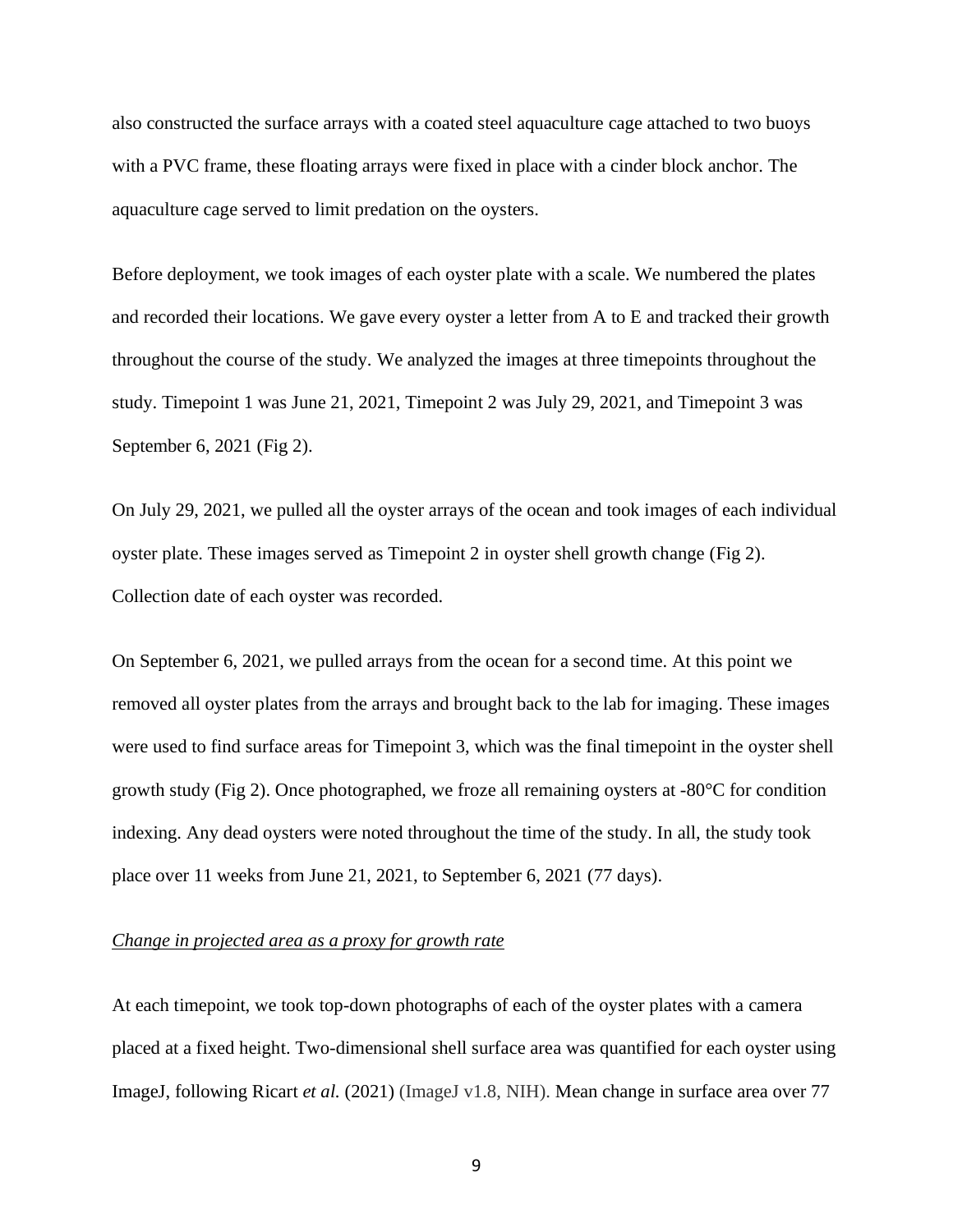days was calculated by subtracting oyster surface area at Timepoint 1 from oyster surface area at Timepoint 3 for each individual.

#### *Condition Indexing*

We quantified oyster condition index using protocols adapted from Ricart *et al.* (2021) and Davenport and Chen (1987). First, oyster tissue was removed from the shell and weighed. Oyster shell and tissue were then both dried in a 60°C drying oven for one week and then weighed. Condition Index (CI) was calculated as:  $CI = (Tissue dry weight / (Shell dry weight + Tissue dry)$ weight)) \* 100. Thus, CI is a ratio that determines how much of an oyster's weight is found in its tissue. This value is commonly used in aquaculture as it is a way to visualize how physiological stress translates to changes in somatic tissue growth (Sasikumar and Krishnakumar, 2011).

#### *Statistical Analysis*

We performed statistical analyses in RStudio v.3.6.0 (RStudio Team). A three-way ANOVA followed by a post-hoc Tukey's Honestly Significant Different test was used to assess the additive impacts of depth (surface vs. benthic) and location (Dog's Head vs. Widgeon Cove), and the interactive effects of habitat (fringe, mudflat, seagrass) on the change in oyster surface area. A four-way ANOVA followed by a post-hoc Tukey's Honestly Significant Different test was used to assess the additive effects of date, habitat, and location and the interactive effect of depth on oyster condition index.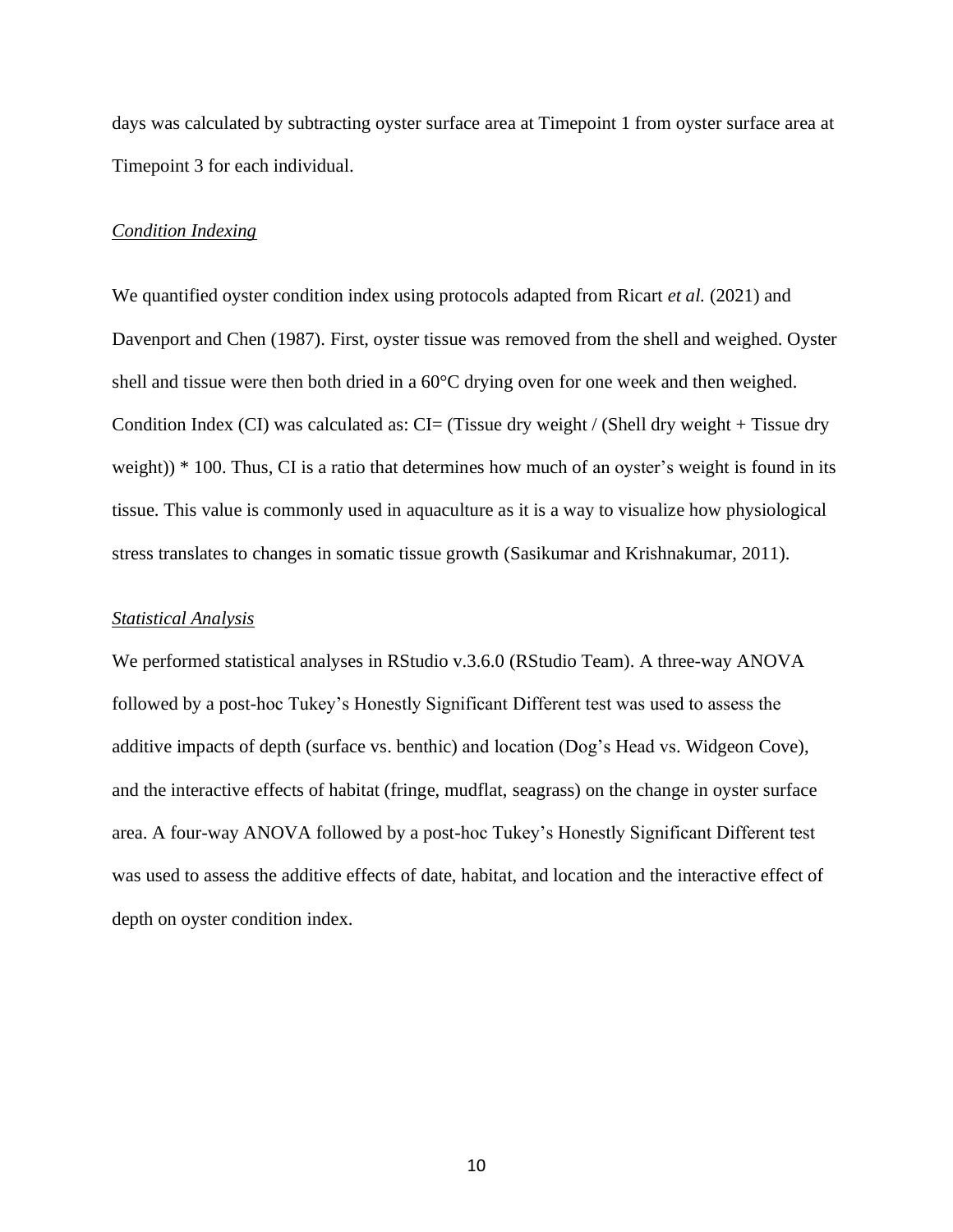



Figure 2| **Images of oyster plates at 3 timepoints**. (a) Timepoint 1 (June 21) (b) Timepoint 2 (July 29) (c) Timepoint 3 (September 6). Red circles highlight one individual oyster over the 77-day study.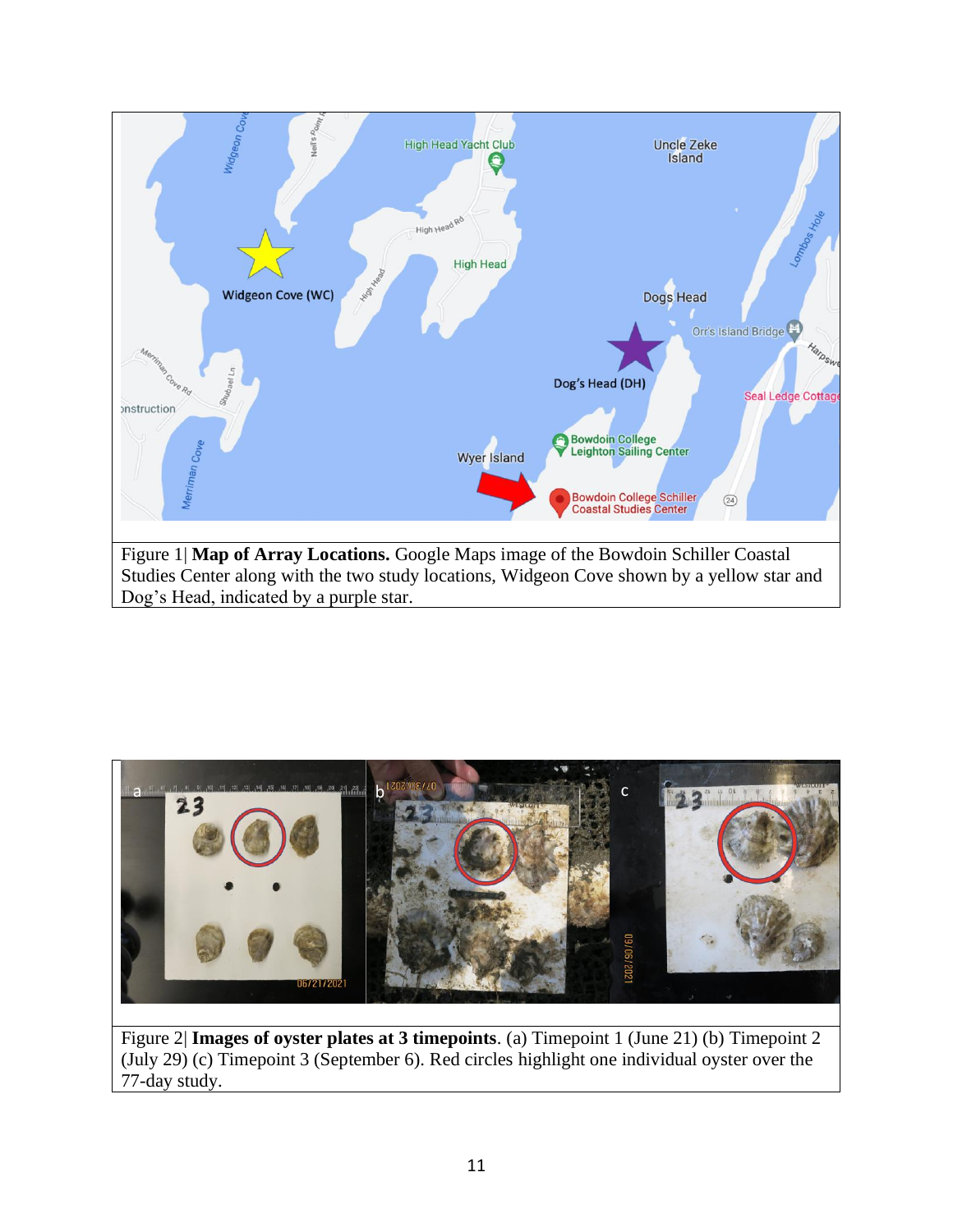

### **Results**

## *Oyster Surface Area*

Oysters in all treatments grew over the course of the experiment, exhibiting 2-3-fold increases in

surface area (Fig 4). Changes in oyster surface area over the course of the experiment were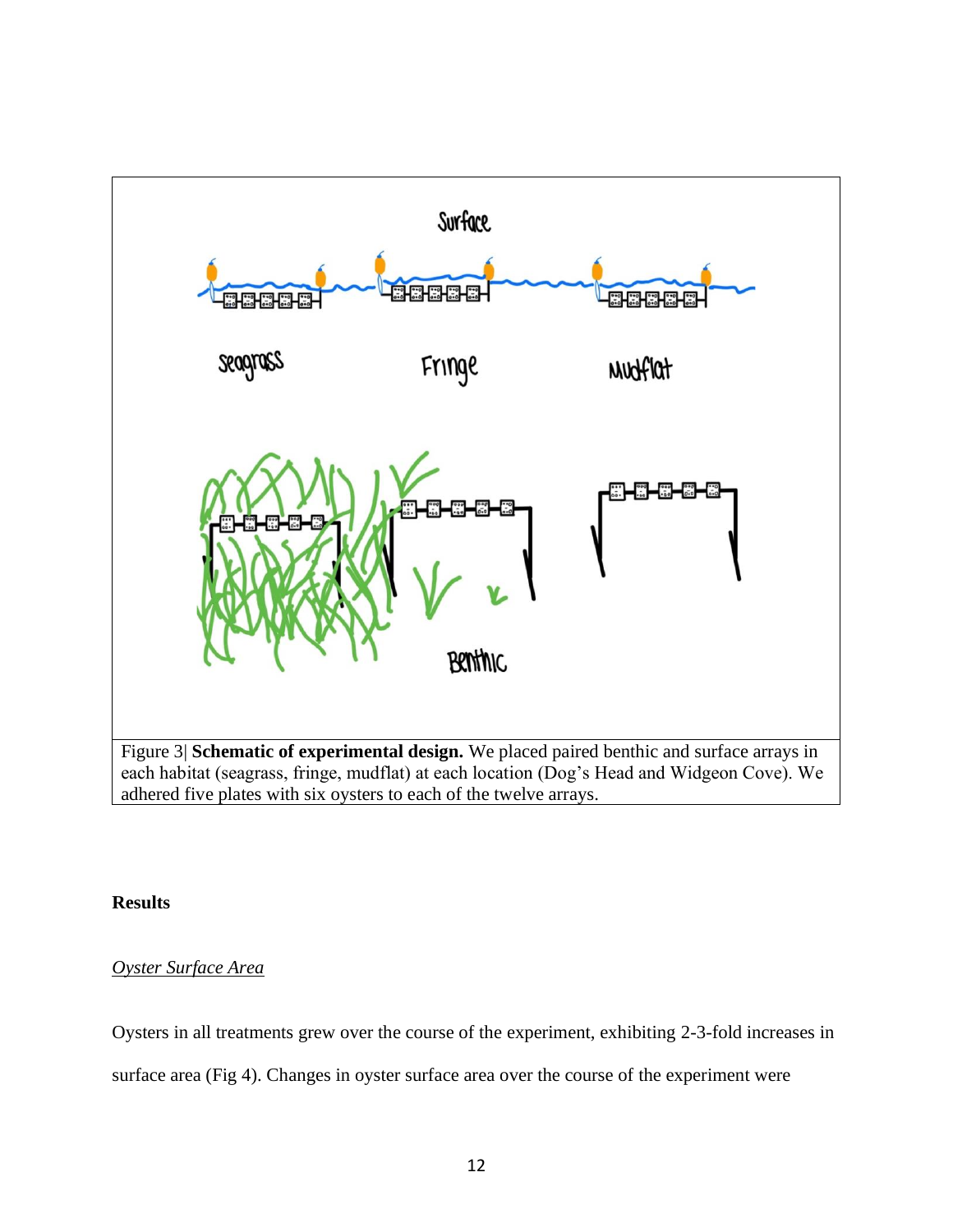dependent upon both depth (benthic vs. surface) and the interaction of depth and habitat (Table 1). Specifically, overall benthic oysters grew more over 77 days experiment than did surface oysters (Table 1; Fig 4). Interestingly, there was no significant difference between surface and benthic oysters in the mudflat or fringe habitats, but surface oysters in the seagrass habitats grew significantly less than benthic oysters in both the seagrass and fringe habitats (Table 1; Fig 5). There was no significant effect of location (Brewer Cove vs. Dog's Head) on change in oyster surface area (Table 1; Fig 5).

#### *Oyster Condition Indexing*

Oysters grown in seagrass habitats had significantly greater condition indices than did those grown in the mudflat and fringe habitats (Table 2; Fig 6). Condition index was not affected by location (Dog's Head vs. Widgeon Cove) or depth (benthic vs. surface) (Table 2). Additionally, condition index did not vary across date of collection (Timepoint 2 vs Timepoint 3) (Table 2).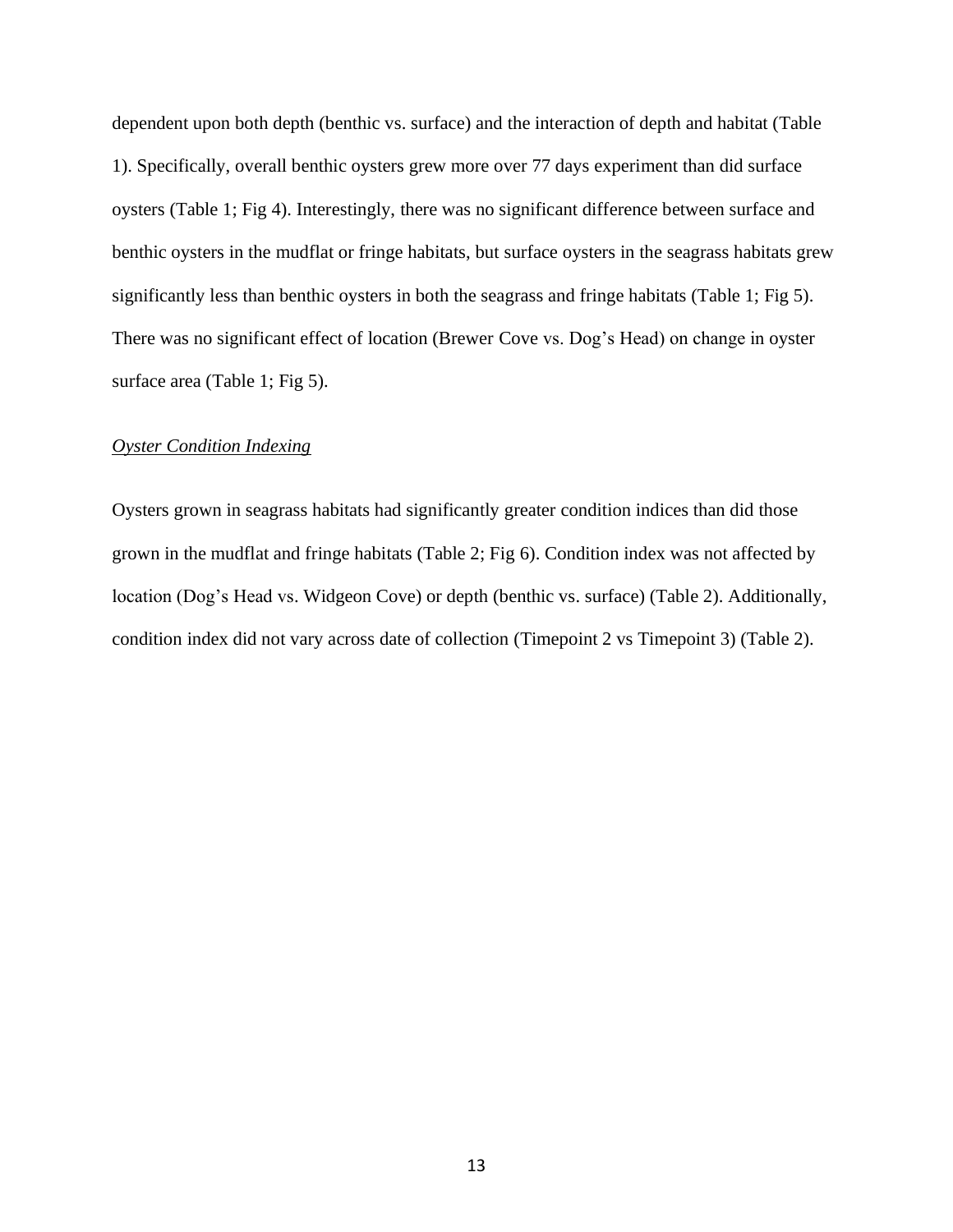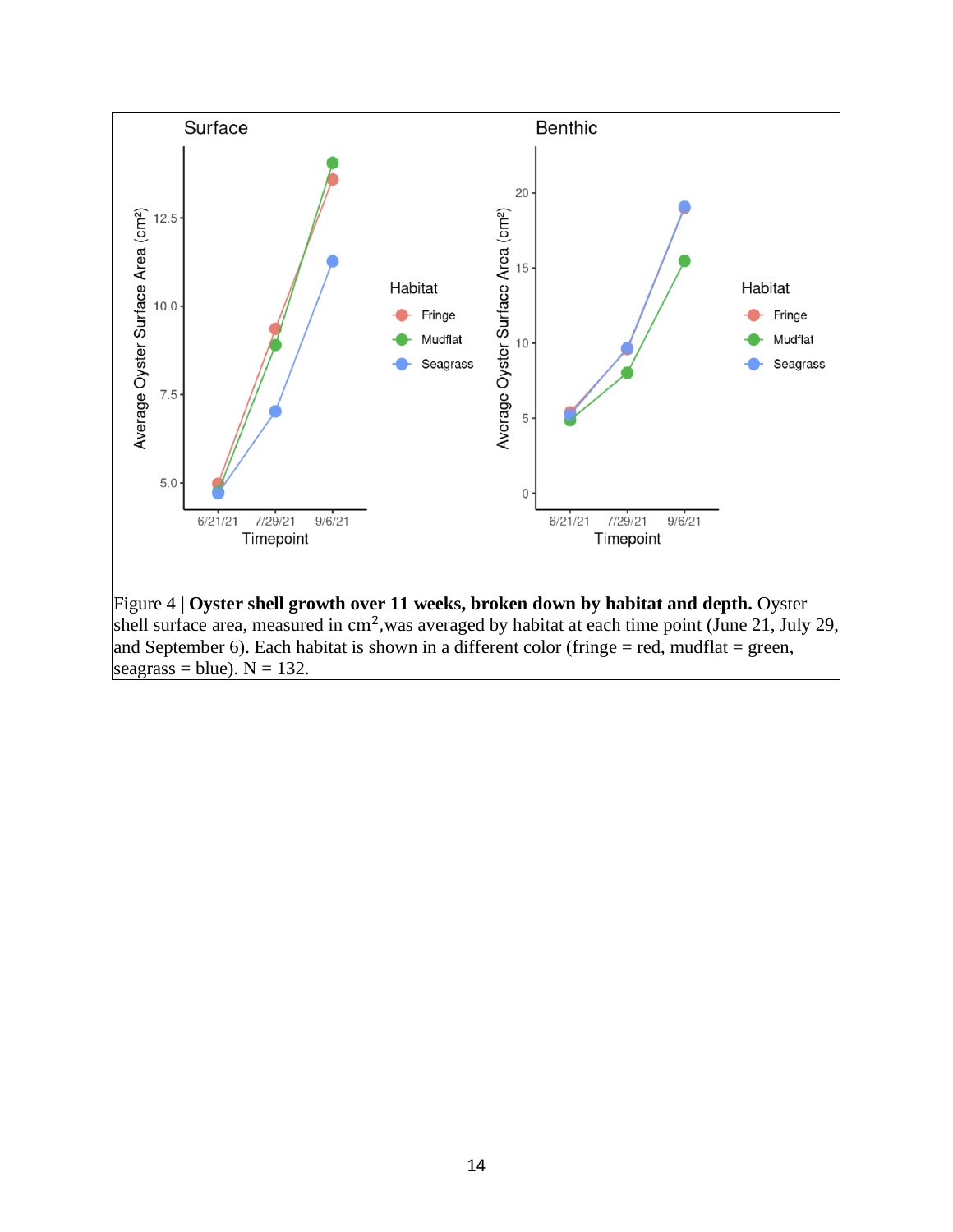|                                                                                                     | Df             | Sum Sq   | <b>Mean Sq</b> | $\mathbf{F}$ | <i>p</i> -value | <b>Tukey/ANOVA</b> |  |
|-----------------------------------------------------------------------------------------------------|----------------|----------|----------------|--------------|-----------------|--------------------|--|
| <b>Depth</b>                                                                                        | 1              | 739      | 739.1          | 15.200       | $0.000144*$     | <b>ANOVA</b>       |  |
| Location                                                                                            | 1              | $\theta$ | 0.0            | 0.001        | 0.981410        |                    |  |
| <b>Habitat</b>                                                                                      | $\overline{2}$ | 7        | 3.4            | 0.069        | 0.932896        |                    |  |
| Habitat:Depth                                                                                       | $\overline{2}$ | 253      | 126.6          | 2.604        | 0.077243        |                    |  |
| Seagrass:Surface-                                                                                   |                |          |                |              | $0.0143202*$    | Tukey              |  |
| <b>Fringe:Benthic</b>                                                                               |                |          |                |              |                 |                    |  |
| Seagrass:Surface-                                                                                   |                |          |                | 0.0033975*   |                 |                    |  |
| Seagrass: Benthic                                                                                   |                |          |                |              |                 |                    |  |
| Table 1 Summary of ANOVA and Tukey HSD of effects of habitat, depth, and location on                |                |          |                |              |                 |                    |  |
| <b>change in oyster surface area.</b> Significant values ( $p < 0.05$ ) are denoted with asterisks. |                |          |                |              |                 |                    |  |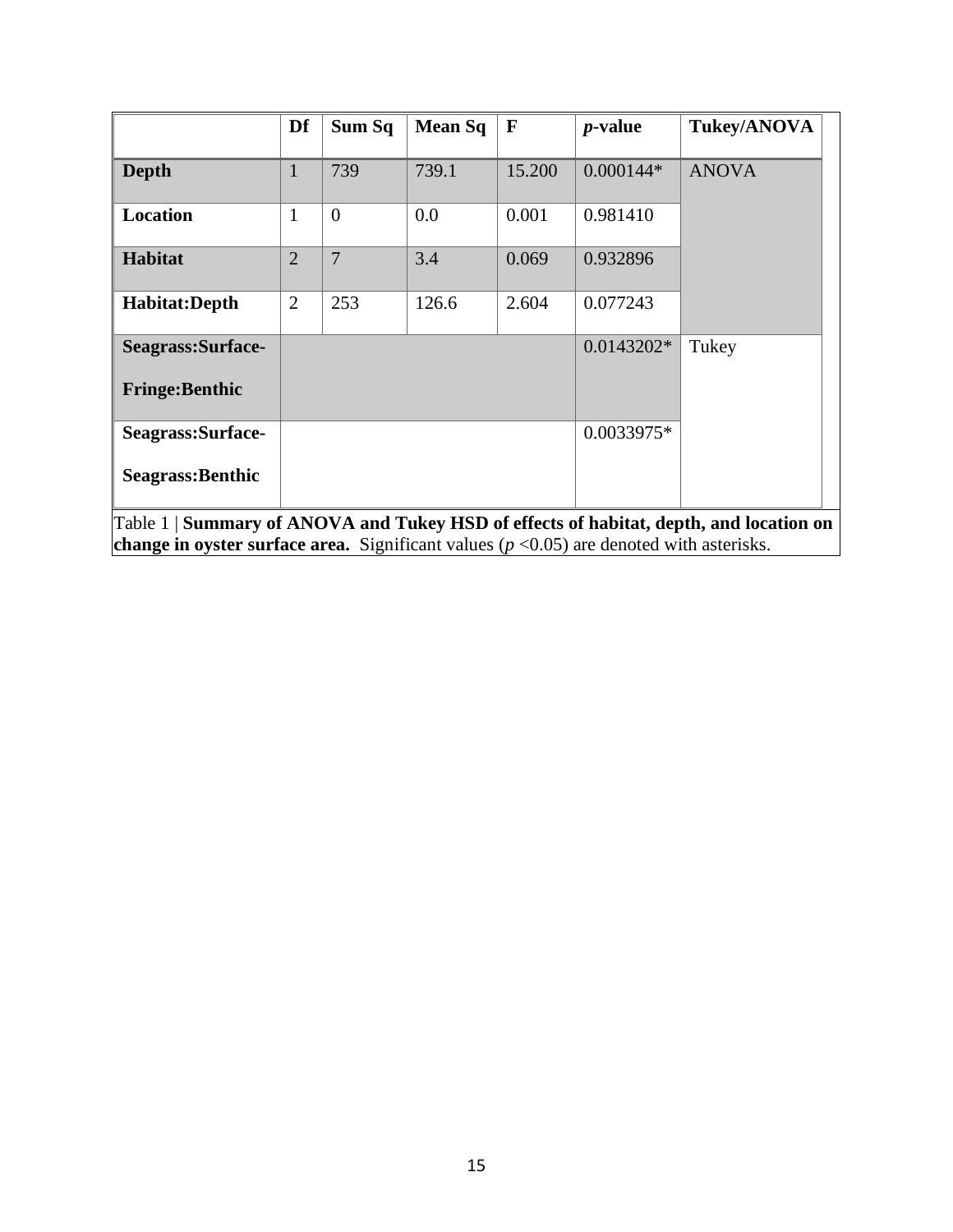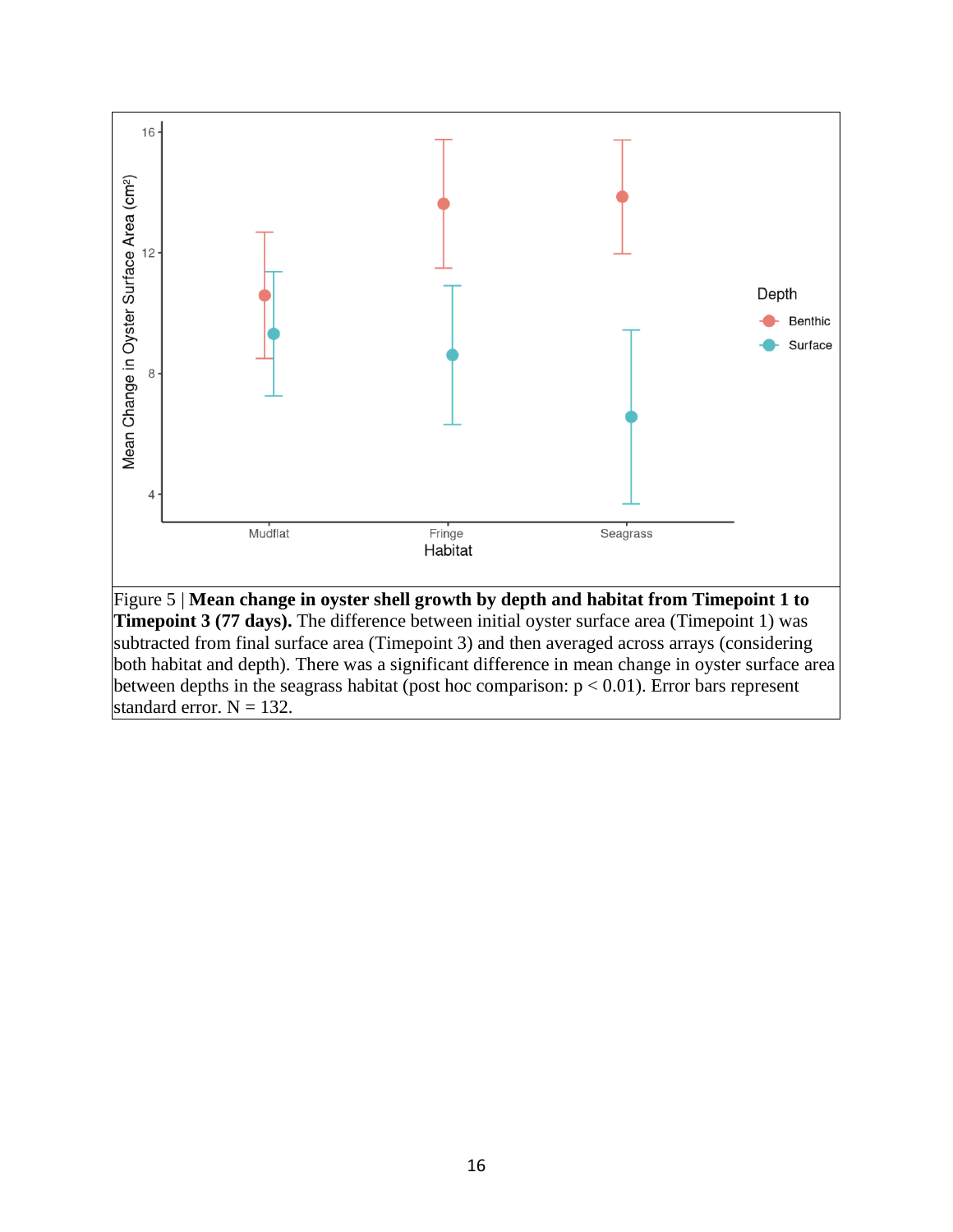|                                                                                                                                                                                                     | Df             | Sum Sq | <b>Mean Sq</b> | $\mathbf{F}$ | <i>p</i> -value | <b>Tukey/ANOVA</b> |  |  |
|-----------------------------------------------------------------------------------------------------------------------------------------------------------------------------------------------------|----------------|--------|----------------|--------------|-----------------|--------------------|--|--|
| <b>Date</b>                                                                                                                                                                                         | $\mathbf{1}$   | 32.7   | 32.69          | 2.622        | 0.1079          | <b>ANOVA</b>       |  |  |
| Location                                                                                                                                                                                            | $\mathbf{1}$   | 0.0    | 0.03           | 0.003        | 0.9585          |                    |  |  |
| <b>Depth</b>                                                                                                                                                                                        | $\mathbf{1}$   | 2.2    | 2.17           | 0.174        | 0.6774          |                    |  |  |
| Habitat                                                                                                                                                                                             | $\overline{2}$ | 96.6   | 48.32          | 3.876        | $0.0233*$       |                    |  |  |
| Habitat:Depth                                                                                                                                                                                       | 2              | 5.6    | 2.80           | 0.224        | 0.7993          |                    |  |  |
| <b>Mudflat:Fringe</b>                                                                                                                                                                               |                |        |                |              | 0.9991          | Tukey              |  |  |
| <b>Seagrass: Fringe</b>                                                                                                                                                                             |                |        |                |              | $0.0305*$       |                    |  |  |
| Seagrass: Mudflat                                                                                                                                                                                   |                |        |                |              | $0.0194*$       |                    |  |  |
| Table 2   Summary of ANOVA and Tukey HSD of effects of date, location, depth, and<br><b>habitat on oyster condition indexing.</b> Significant values ( $p < 0.05$ ) are reported with<br>asterisks. |                |        |                |              |                 |                    |  |  |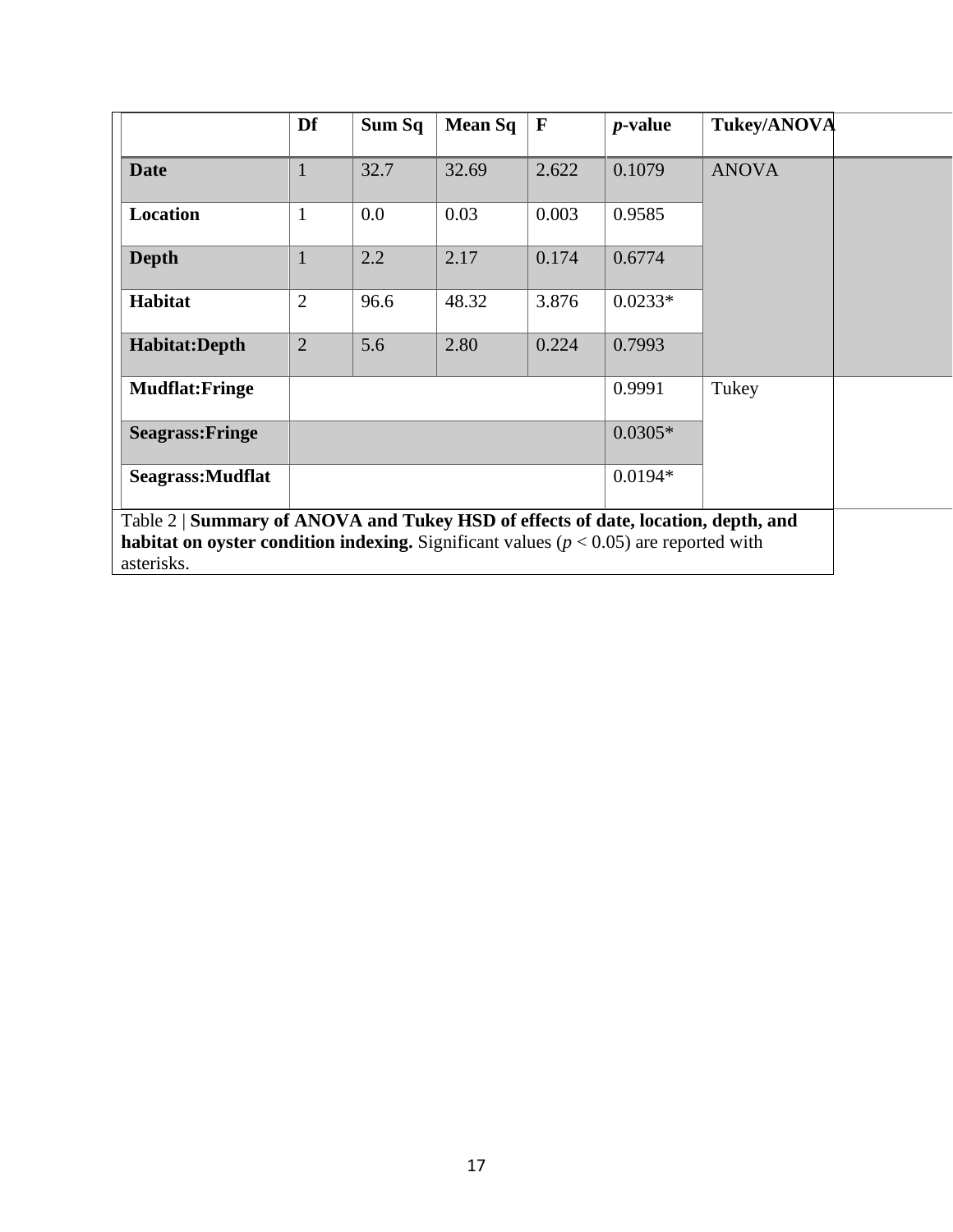

habitats (post hoc comparison  $p < 0.05$ ,  $p < 0.05$ ). These results occurred regardless of depth. Error bars represent standard error.  $N = 132$ 

#### **Discussion**

The positive association between oyster growth and exposure to eelgrass indicate that a facilitative interaction is occurring between the two species. This interaction can likely be explained by eelgrass manipulating both pH and food availability in its meadows. It is unclear which of these two mechanisms has more control over this interaction and it is possible that the importance of the mechanisms varies across depths and habitats. Our results reveal that eelgrass may enhance the growth of oysters in the field in certain contexts through increased shell surface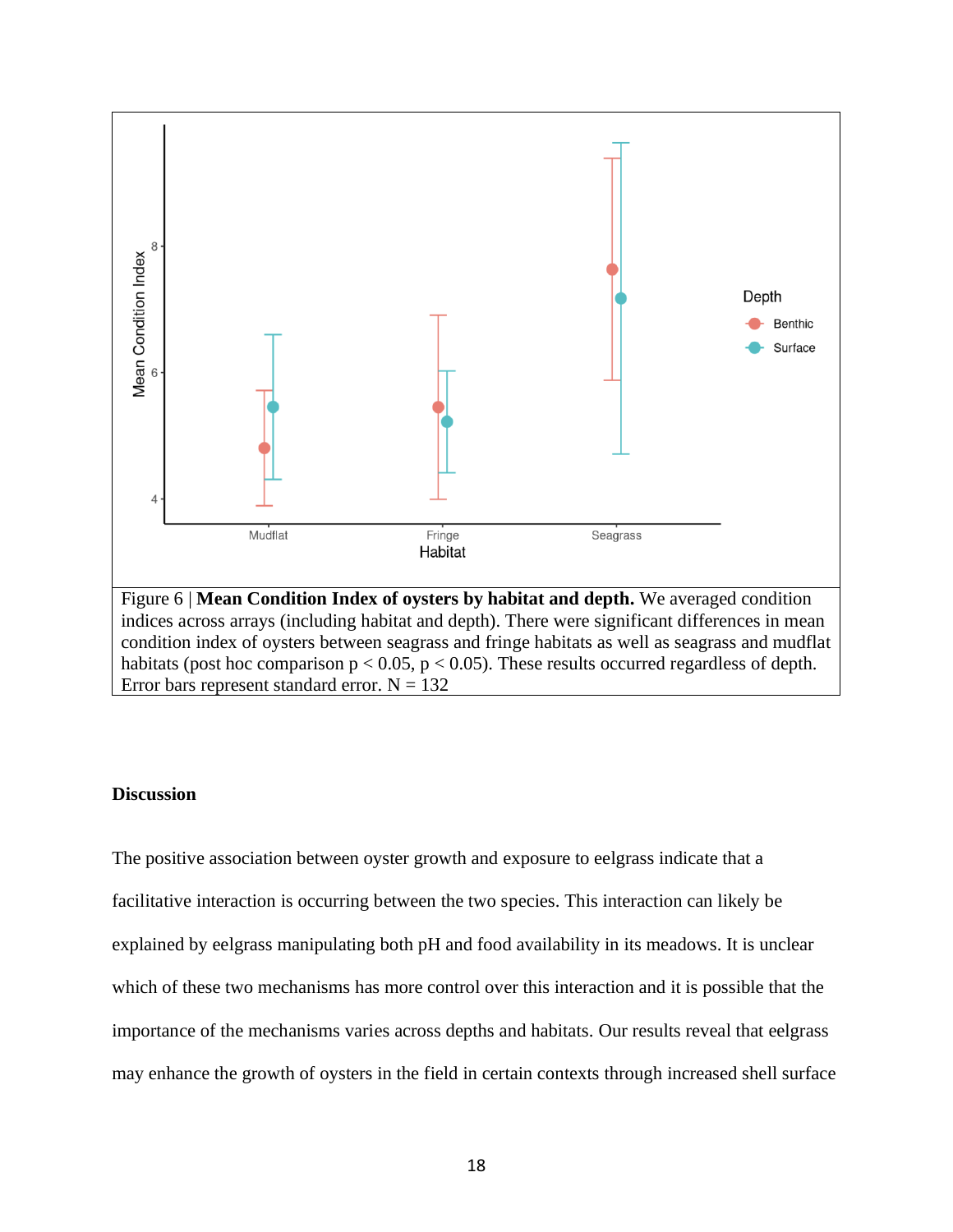area and/or increased condition index(tissue:shell), which holds importance to the oyster farming industry in Midcoast Maine.

While not statistically significant, it appears that oysters in surface seagrass arrays trended toward having the lowest growth rates of any oysters in our experiment (Fig 4). The lack of growth seen by surface seagrass oysters could be attributed to warm temperatures in the shallowest water in the study. Previous studies have shown that high temperatures reduce oyster growth rates and increase mortality (Rybovich *et al.,* 2016, Speights *et al.,* 2017). Taken together, these results suggest that proximity to eelgrass may provide benefits to oyster growth but that some of these benefits are lost if oysters are above rather than in seagrass meadows. Site and condition specific differences, including hydrodynamics and community structure have been shown to influence ocean acidification buffering in other work as well (Fernandez *et al.,* 2018). Notably, differences in growth parameters between benthic and surface arrays are lost when the arrays are not placed above or in eelgrass meadows, suggesting that both surface and benthic aquaculture methods are equally as effective in mudflats and even adjacent to eelgrass meadows.

These findings have implications for both commercial oyster aquaculture and eelgrass restoration and management practices in the Gulf of Maine. Within eelgrass meadows both physical and biological conditions are different than outside meadows, which could explain variation across habitats. Eelgrass meadows are known to locally elevate pH long enough to have lasting ecological effects (Ricart *et al.,* 2021). In mesocosm experiments, calcifying organisms have shown increased calcification rates due to exposure to eelgrass (Ricart *et al.,* 2021). Additionally, many factors including predator abundance, food availability, and oxygen concentration, to name a few, are altered (Nielsen *et al.,* 2018).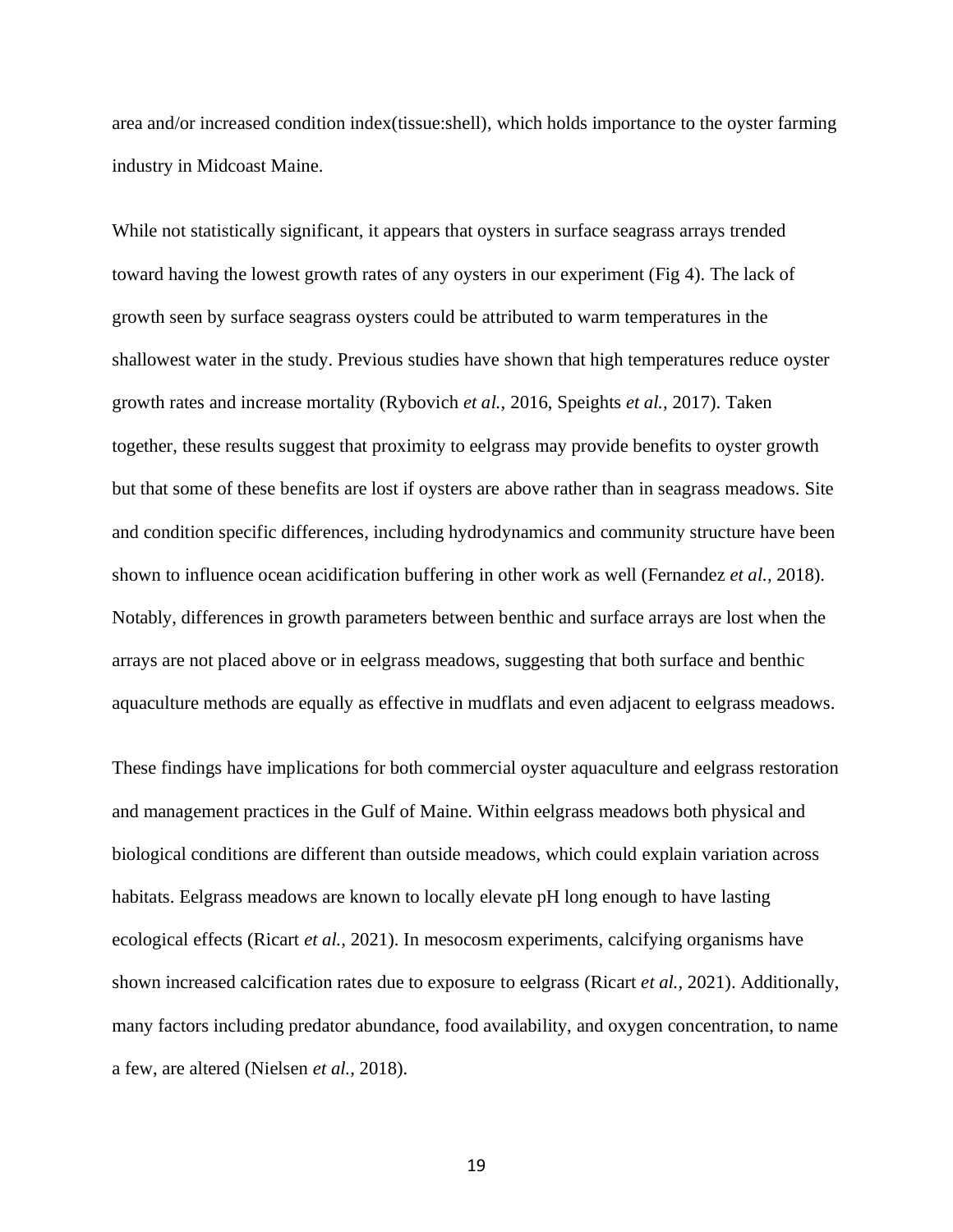Increased access to food could play a large role in the differences we observed in condition index between eelgrass meadows and the other habitats. It is likely that a combination of increased food availability and pH amelioration caused better conditions for oysters in seagrass habitats. Since condition index was still high in the surface seagrass habitat, although shell growth was low, it is possible that access to nutrition was able to make up for less-than-ideal shell-forming conditions at the surface of the eelgrass meadows (Fig 5, 6). These findings are like work done by Reusch (1998) who found that *Mytillus edulis* growth rates in seagrass meadows were significantly less than those in mudflats, but recruitment rates were higher in seagrass meadows than in mudflats. Because of its control over food availability, seagrass caused concurrent enhancement of one parameter and depression of another. Both food availability and pH amelioration are playing roles in this relationship and have varying effects depending on other conditions.

The results in this study complicate both current oyster aquaculture practices and pushes for eelgrass restoration in the state of Maine. Oyster farming in Maine utilizes several aquaculture methods: floating oyster arrays, submerged bags and/or cages, and scattering of individuals on the benthos. Little work has been done to compare the different methods of oyster aquaculture and their benefits for oyster shell and tissue growth. There is no clear best method for oyster farming widely accepted by the oyster farming community in Maine. Most methods are categorized as off-bottom, meaning that oysters are held in some fashion above the seafloor (Walton *et al.,* 2012). While according to the industry both our surface and benthic arrays would be considered off-bottom methods, we have shown that there are differences within this categorization and when oysters are placed in eelgrass beds there is a clear difference in oyster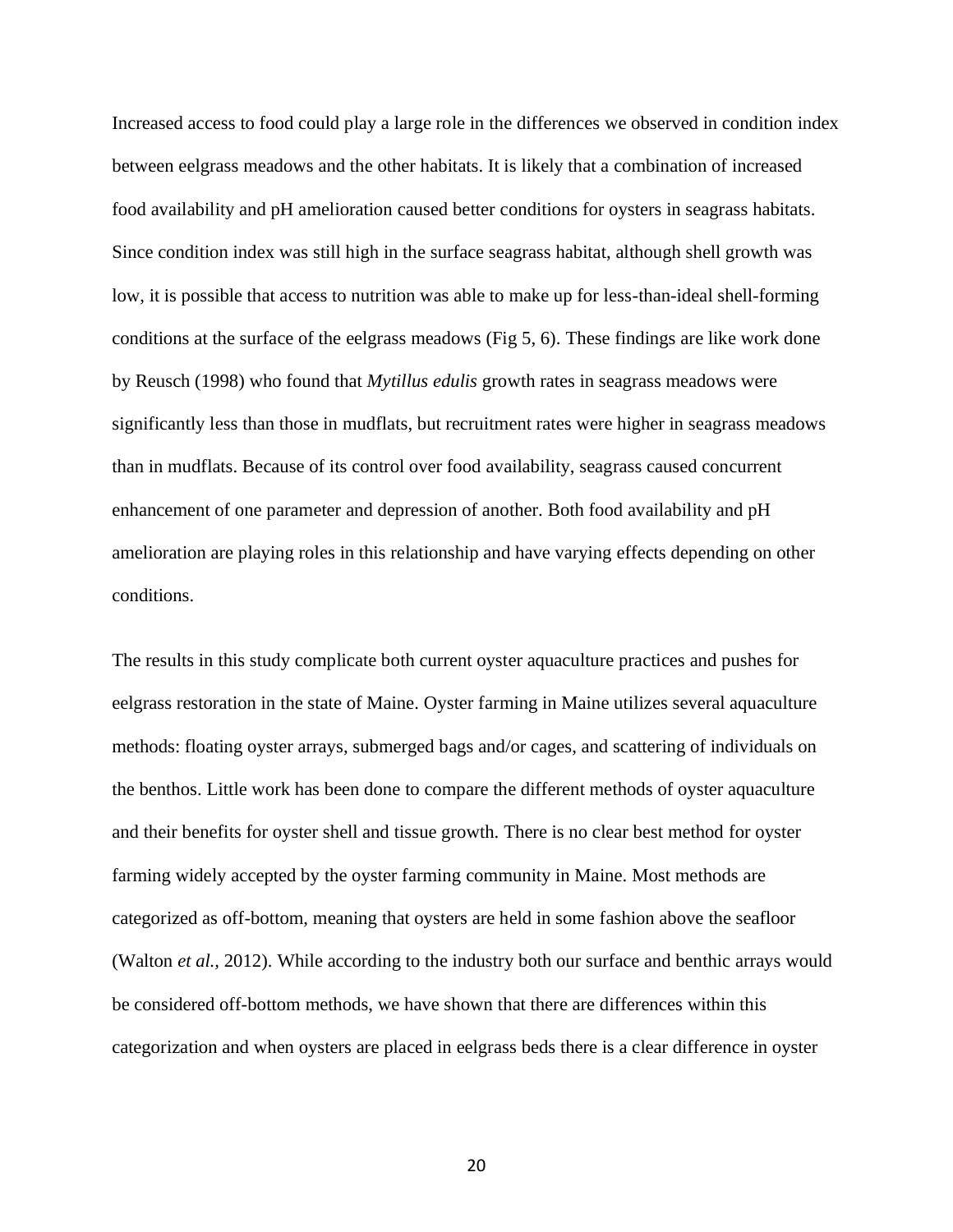growth parameters between the two. The presence of eelgrass adds even more complexity to this situation.

The improved condition and growth of oysters within eelgrass beds poses an issue since eelgrass is protected in Maine and can be harmed by shading and dredging (Wipplehauser 1996; Neckles *et al.,* 2005). In oyster aquaculture in the Pacific Northwest where oysters are often grown onbottom, meaning they are spread on the seafloor and then harvested by dredging or hand-picking, eelgrass and oysters often compete for space, and increasing oyster density causes decreases in eelgrass biomass (Tallis *et al.,* 2009) More research needs to be done to determine how an aquaculture approach can be developed to minimize shading and dredging while maximizing proximity of oysters to eelgrass, thus increasing both growth rate and condition index (Tan and Zheng 2020). Eelgrass's status as a protected habitat-forming organism in Maine means that planning and implementing strategies to benefit oysters and farmers will not be easy, but the positive interactions between the two species need more work and attention, especially as ocean conditions become less favorable to the farming of oysters. Eelgrass meadows can be planted strategically around submerged oyster racks or reefs to achieve these ends. Creating and restoring eelgrass meadows is known to be a "no regrets" coastal management strategy, meaning there cannot be a bad outcome associated with a plan of this kind (Nielsen *et al.,* 2018). Thoughtful planning and cooperation between researchers, conservationists, and oyster farmers could result in benefit to the oyster farming industry as well as to eelgrass recovery.

Potentially, oysters could positively impact eelgrass growth, creating the possibility for positive feedback between these two species. Oysters could potentially improve water quality by removing seston from the water column, making light and turbidity conditions more favorable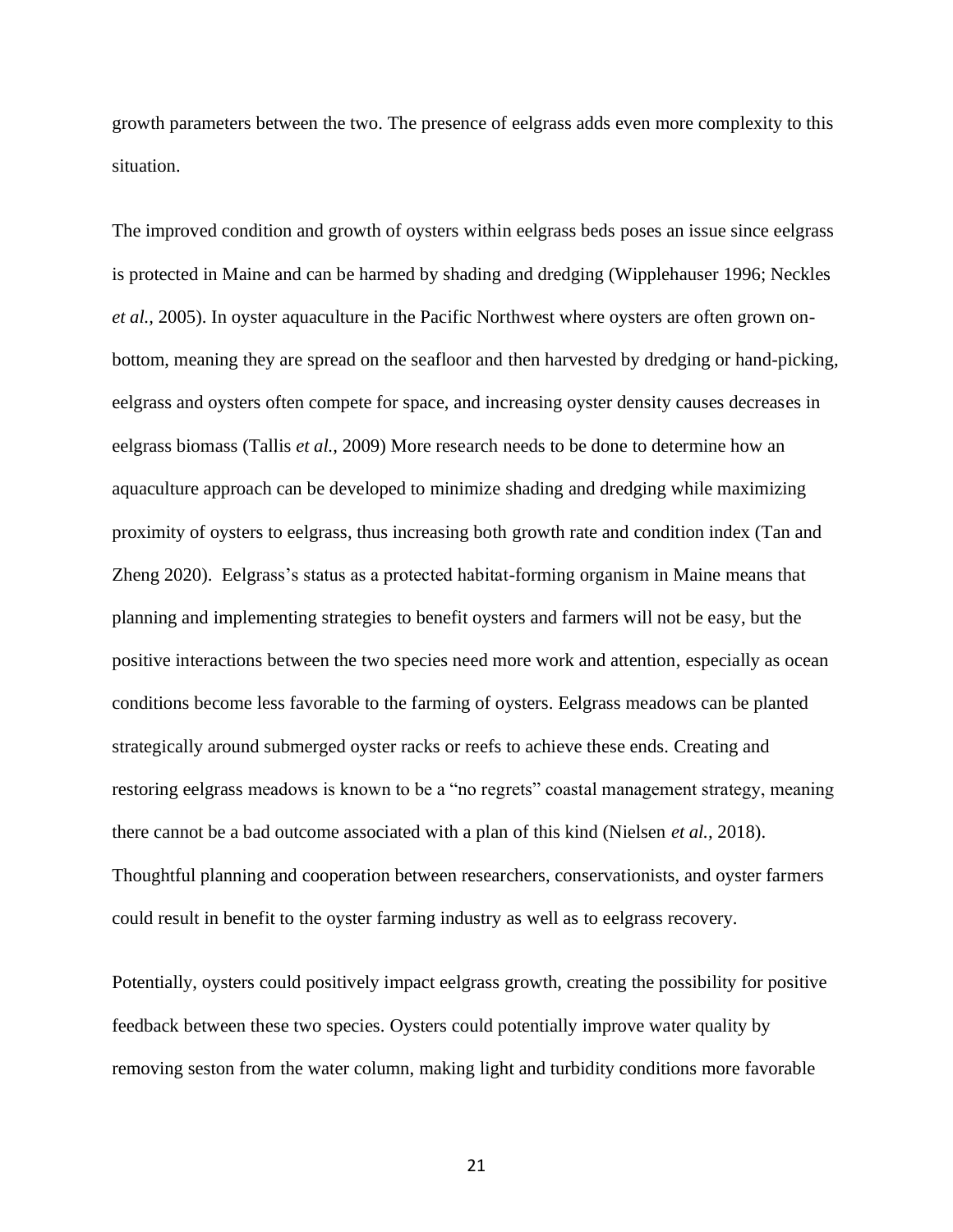for eelgrass restoration. Since oysters filter feed, it is possible that they are positively contributing to seagrass growth and biomass, resulting in a mutualistic relationship between the two species (Smith *et al.,* 2009). There are possibilities for oyster reefs enhancing water quality enough to restore seagrass meadows (Sharma *et al*., 2016). It has even been found that the presence of oysters could improve eelgrass health by filtering out *Labrinthula zosterae*, which causes eelgrass wasting disease (Groner *et al.,* 2018). This relationship could form a positive feedback loop, in which more eelgrass biomass means more oyster growth, that benefits both species and the stakeholders invested in them.

Future studies could more deeply explore the connection of proximity of oysters to eelgrass meadows. Implementation of a mitigation strategy of this kind would require determining the extent of positive effect of eelgrass on oysters, the magnitude of shading allowed by eelgrass, and the best method for oyster farming with eelgrass present. An economic cost-benefit analysis of the monetary benefit of this positive interaction to oyster farmers would likely be necessary for implementation. If the positive relationship we found between oyster rack depth and oyster shell growth is corroborated by other work, it might be beneficial to rethink the current practices of oyster farming in Midcoast Maine, especially as climate change exacerbates ocean acidification's impacts on calcifying organisms.

#### **Acknowledgements**

This study was possible due to funding provided by The Quahog Bay Conservancy and the Henry L. and Grace Doherty Charitable Foundation Coastal Studies Fellowship through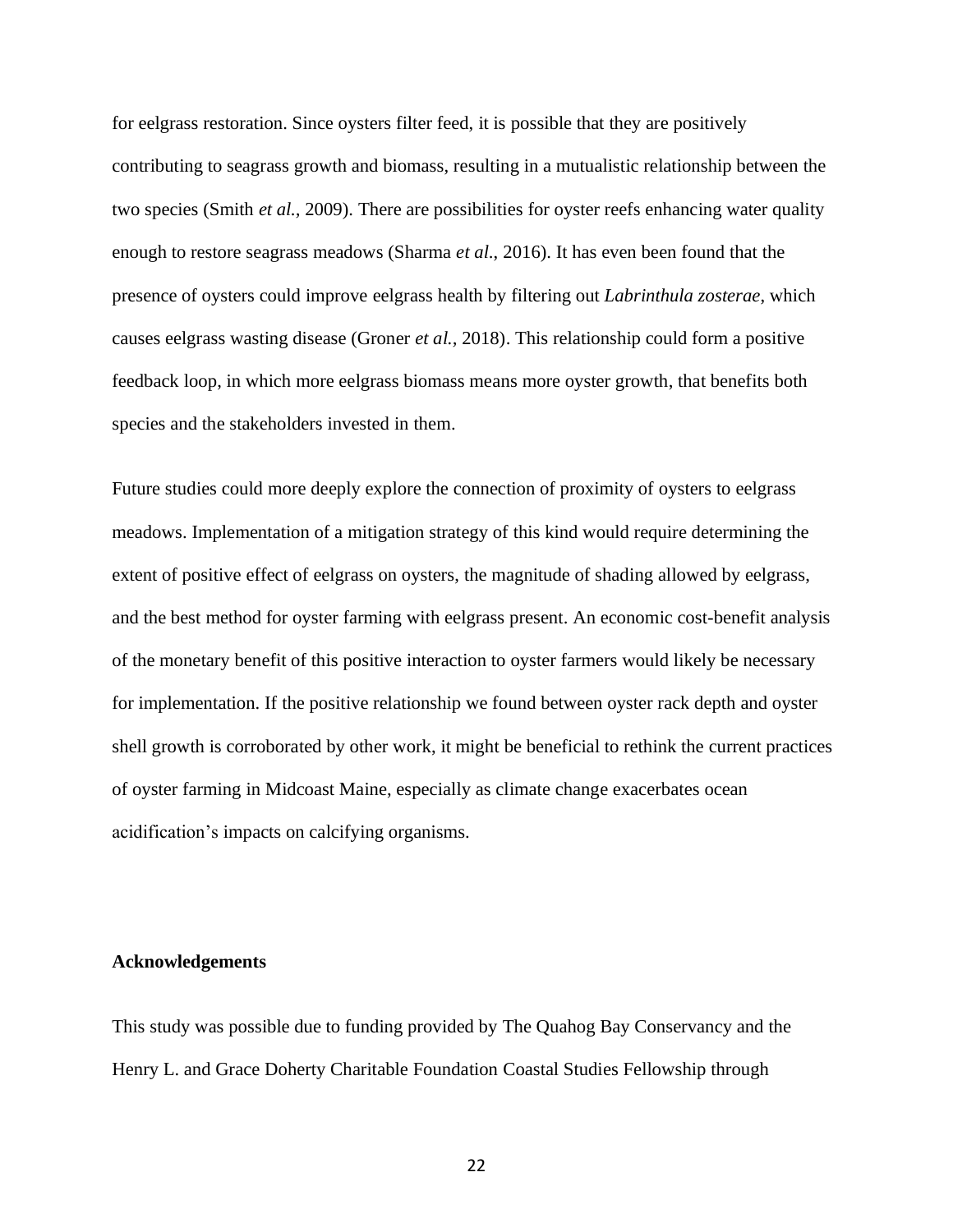Bowdoin College. Thank you to my advisors, Justin Baumann and Katie DuBois for all their guidance throughout this process and my readers Amy Johnson and Dave Carlon for their advice. I would also like to thank Paul Joyce, Steve Allen, and Heidi Franklin for their assistance as well as all the other summer fellows at the Schiller Coastal Studies Center. Lastly, I would like to dedicate this project to my family, whose support and encouragement made this work possible.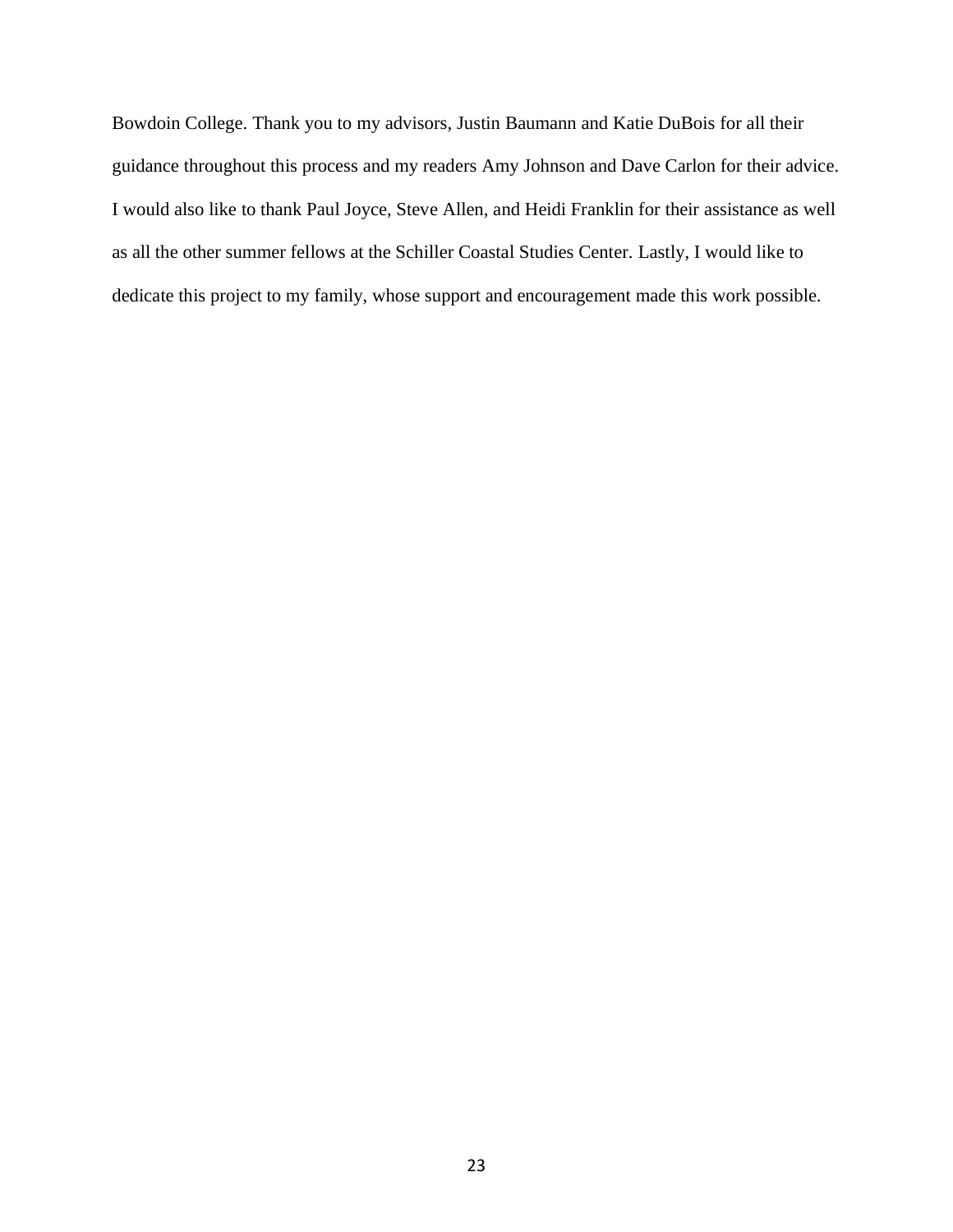#### **References:**

Allen, B. J., & Williams, S. L. 2003. Native eelgrass Zostera marina controls growth and reproduction of an invasive mussel through food limitation. Mar Ecol Prog Ser. **254**:57-67. Bergstrom, E., Silva, J., Martins, C., & Horta, P. 2019. Seagrass can mitigate negative ocean acidification effects on calcifying algae. Sci Rep. **9**:1932.

Caldiera, K., & Wickett, M. E. 2003. Anthropogenic carbon and ocean pH. Nature. **425**:365.

Durack, P. J., Gleckler, P. J., Purkey, S. G., Johnson, G. C., Lyman, J. M., & Boyer, T. P. 2018. Ocean warming: From the surface to the deep in observations and models. Oceanography. **31**(2): 41-51.

Feely, R. A., Doney, S. C., & Cooley, S. R. 2009. Ocean Acidification: Present Conditions and Future Changes in a High-CO2 World. Oceanography. **22**(4): 36-47.

Fernández, P. A., Leal, P. P., & Henríquez, L. A. 2019. Co-culture in marine farms: macroalgae can act as chemical refuge for shell-forming molluscs under an ocean acidification scenario. Phycologia. **58(**5):542-551.

Groner, M. L., Burge, C. A., Cox, R., Rivlin, N. D., Turner, M., Van Alstyne, K. L., Wyllie-Echeverria, S., Bucci, J., Staudigel, P., & Friedman, C. S. 2018. Oysters and eelgrass: potential partners in a high PCO2 ocean. Bulletin of the Ecological Society of America. **99**(4): 1-3.

H.P. 436, 130th Leg., 1st Reg. Sess., 2021 Maine Laws.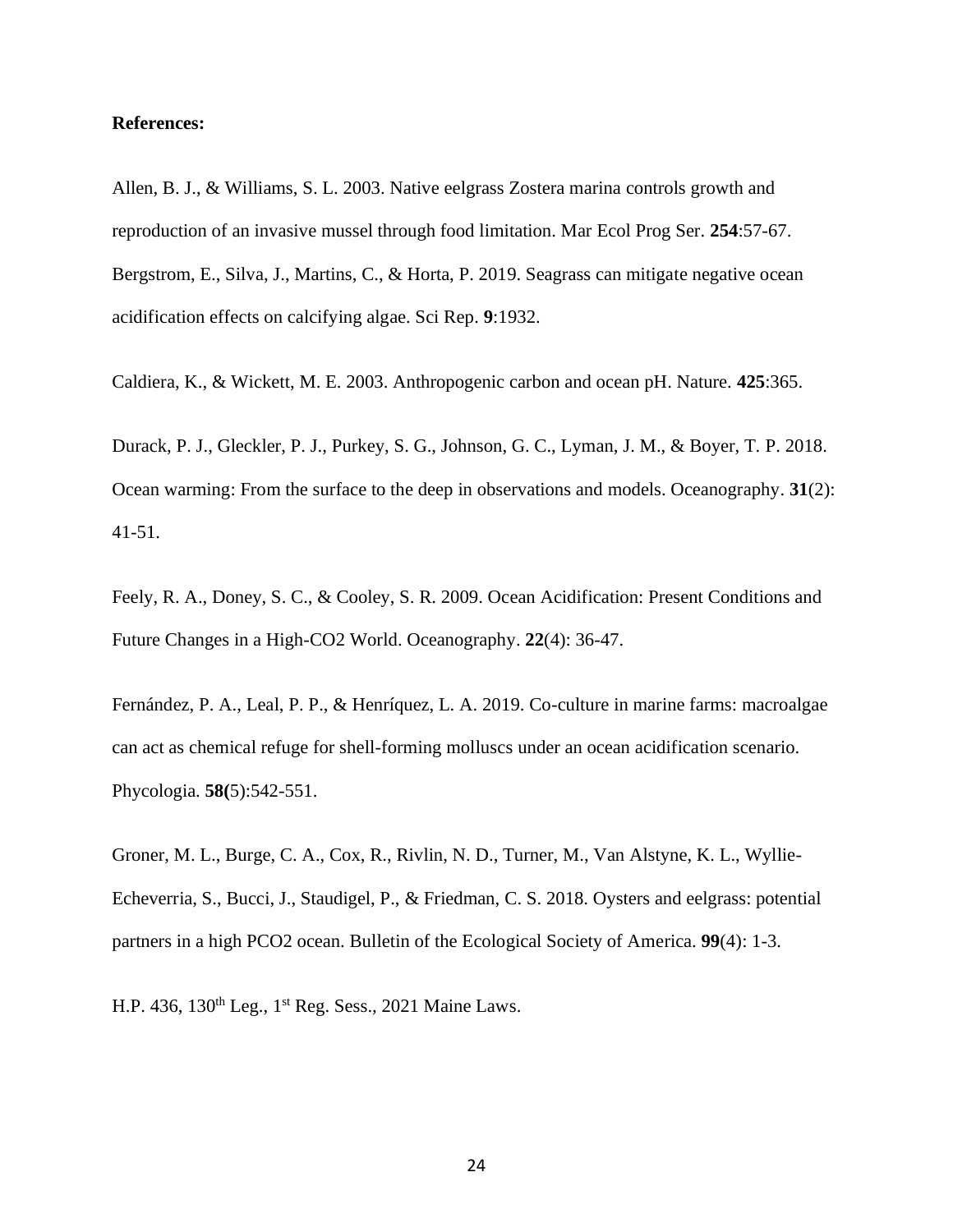Hendriks, I. E., Olsen, Y. S., Ramajo, L., Basso, L., Steckbauer, A., Moore, T. S., Howard, & Duarte, C. M. 2014. Photosynthetic activity buffers ocean acidification in seagrass meadows. Biogeosciences. **11**: 333-346.

Hoegh-Guldberg, O., Poloczanska, E. S., Skirving, W., & Dove, S. 2017. Coral reef ecosystems under climate change and ocean acidification. Frontiers in Marine Science. **4**(158).

Kellogg, M. L., Smyth, A. R., Luckenbach, M. W., Carmichael, R. H., Brown, B. L., Cornwell, J. C., Piehler, M. F., Owens, M. S., Dalrymple, D. J., & Higgins, C. B. 2014. Use of oysters to mitigate eutrophication in coastal waters. Estuarine, Coastal and Shelf Science. **151**:156-168.

Kroeker, K. J., Kordas, R. L., Crim, R., Hendriks, I. E., Ramajo, L. R., Singh, G. S., Duarte, C. M., & Gattuso, J. 2013. Impacts of ocean acidification on marine organisms: quantifying sensitivities and interaction with warming. Global Change Biology. **19:**1884-1896.

Lowe, A. T., Kobelt, J., Horwith, M., & Ruesink, J. 2019. Ability of eelgrass to alter oyster growth and physiology is spatially limited and offset by increasing predation risk. Estuaries and Coasts. **42**:743-754.

Neckles, H. A., Short, F. T., Barker, S., & Kopp, B. S. 2005. Disturbance of eelgrass Zostera marina by commercial mussel Mytilus edulis harvesting in Maine: Dragging impacts and habitat recovery. Marine Ecology Progress Series. **285**:57-73.

Nielsen, K., Stachowicz, J., Carter, H., Boyer, K., Bracken, M., Chan, F., Chavez, F., Hovel, K., Kent, M., Nickols, K., Ruesink, J., Tyburczy, J., & Wheeler, S. 2018. Emerging understanding of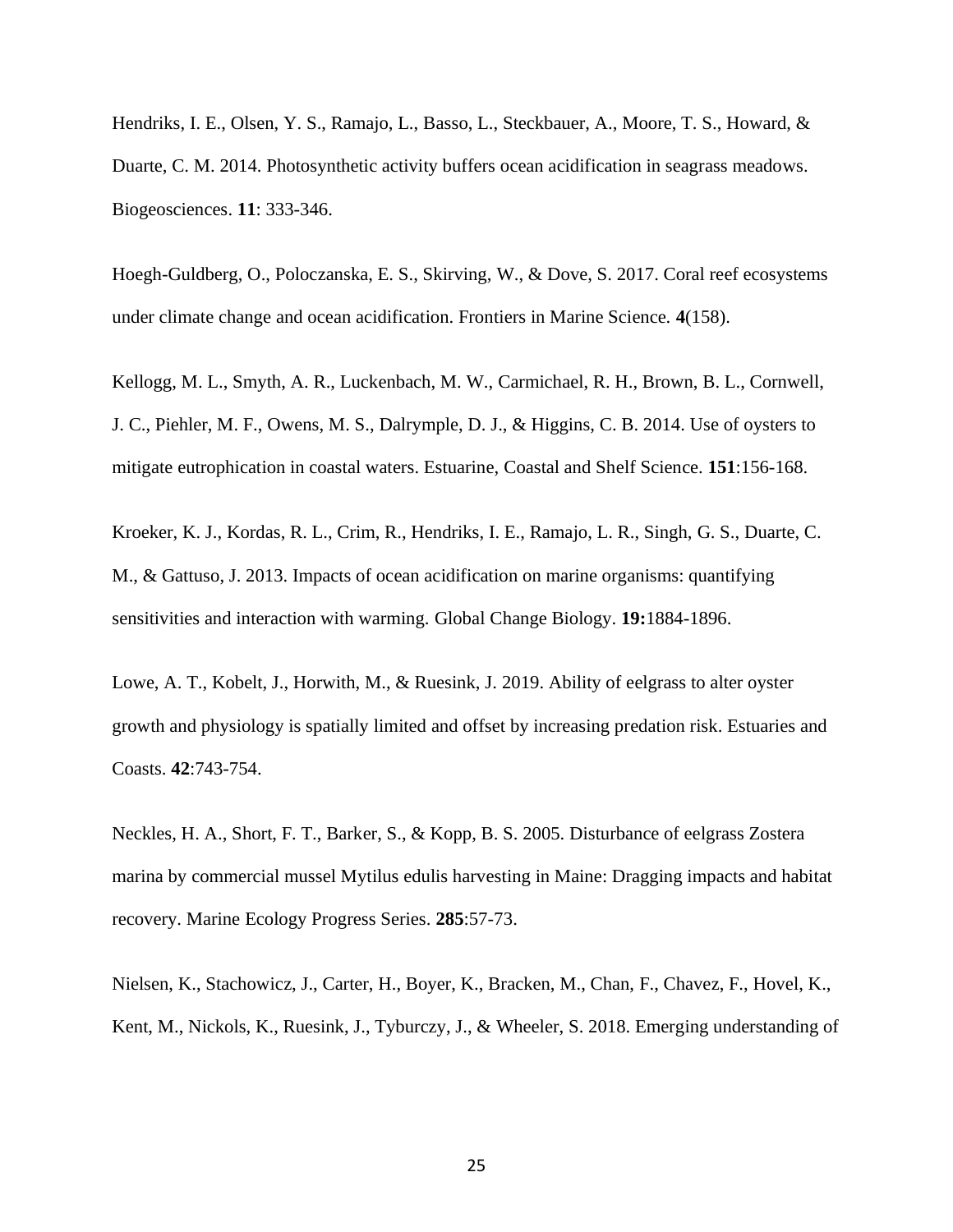seagrass and kelp as an ocean acidification management tool in California. California Ocean Science Trust, Oakland, California, USA.

Maine Sea Grant. 2020. Maine aquaculture hub invests more than \$200,000 in projects to advance aquaculture innovation in Maine. Maine Sea Grant.

Pacella, S. R., Brown, C. A., Waldbusser, G. G., Labiosa, R. G., & Hales, B. 2018. Seagrass habitat metabolism increases short-term extremes and long-term offset of CO2 under future ocean acidification. PNAS. **115**(15)3870-3875.

Reusch, T. B. H. 1998. Differing effects of eelgrass Zostera marina on recruitment and growth of associated blue mussels Mytilus edulis. Mar Ecol Prog Ser. **167**:149-153.

Ricart, A. M., Gaylord, B., Hill T. M., Sigwart, J.D., Shukla, P., Ward, M., Ninokawa, A., & Sanford, E. 2021. Seagrass-driven changes in carbonate chemistry enhance oyster shell growth. Oecologia **196**:565-576.

Ricart, A. M., Ward, M., Hill, T. M., Sanford, E., Kroeker, K. J., Takeshita, Y., Merolla, S., Shukla, P., Ninokawa, A. T., Elsmore, K., & Gaylord, B. 2021. Coast-wide evidence of low pH amelioration by seagrass ecosystems. Global Change Biology **27**:2580-2591.

Rose, J. M., Gosnell, J. S., Bricker, S., Brush, M. J., Colden, A., Harris, L., Karplus, E., Laferriere, A., Merrill, N. H., Murphy, T. B., Reitsma, J., Shockley, J., Stephenson, K., Theuerkauf, S., Ward, D., & Fulweiler, R. W. 2021. Opportunities and challenges for including oyster-mediated denitrification in nitrogen management plans. Estuaries and Coasts. **44**: 2041- 2055.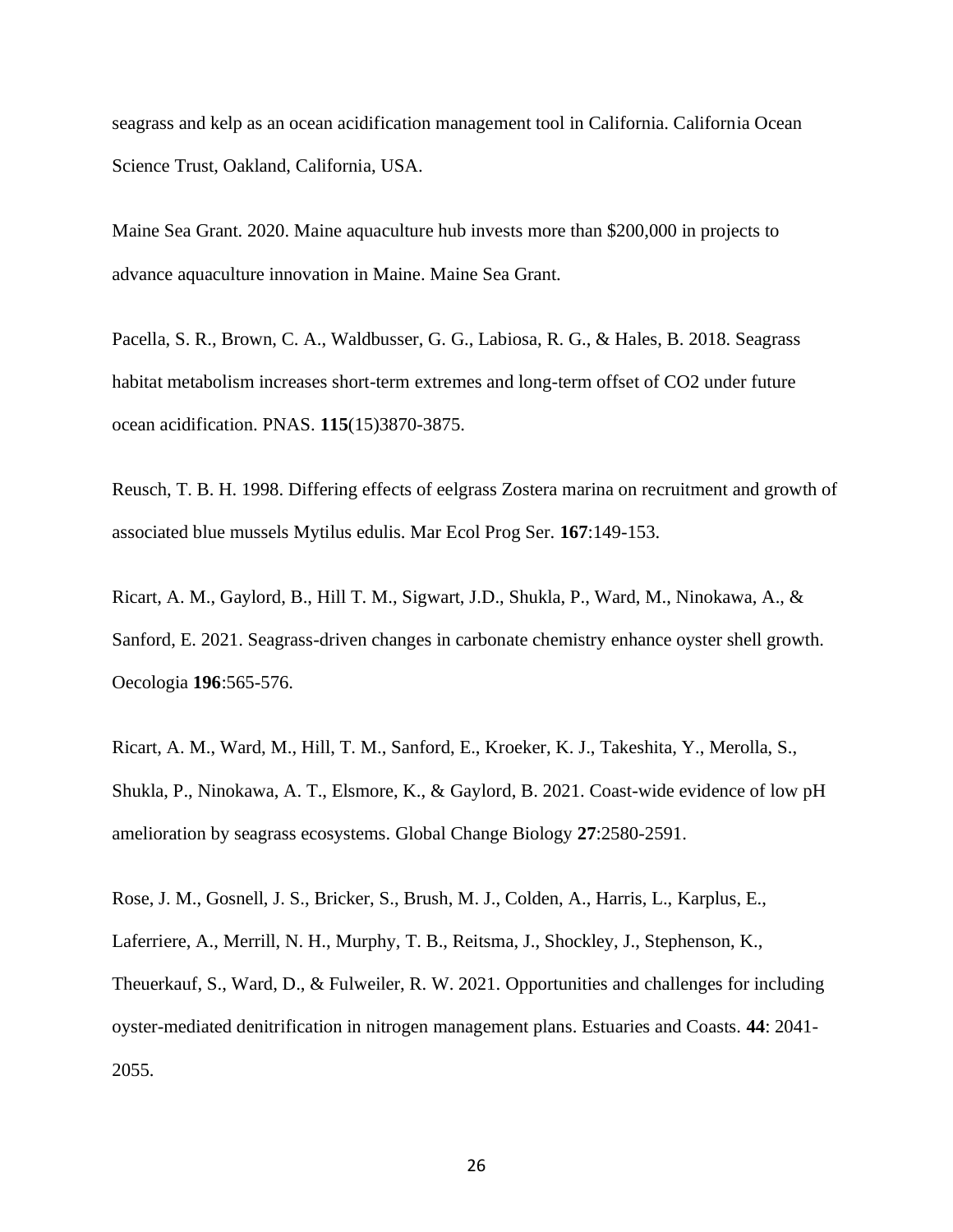Rybovich, M., La Peyre, M. K., Hall, S. G., La Peyre, J. F. 2016. Increased temperatures combined with lowered salinites differentially impact oyster size class growth and mortality. Journal of Shellfish Research. **35**(1):101-113.

Salisbury, J. E., & Jönsson, B. F. 2018. Rapid warming and salinity changes in the Gulf of Maine alter surface ocean carbonate parameters and hide ocean acidification. Biogeochemistry. **141**:401-418.

Sasikumar, G., & Krishnakumar, P.K. 2011. Aquaculture planning for suspended bivalve farming systems: The integration of physiological response of green mussel with environmental variability in site selection. Ecological Indicators. **11**(2):734-740.

Sharma, S., Goff, J., Moody, R. M., Byron, D., Heck Jr., K. L., Powers, S. P., Ferraro, C., & Cebrian, J. 2016. Do restored oyster reefs benefit seagrasses? An experimental study in the Northern Gulf of Mexico. Restoration Ecology. **24**(3): 306-313.

Siedlecki, S. A., Salisbury, J., Gledhill, D. K., Bastidas, C., Meseck, S., McGarry, K., Hunt, C. W., Alexander, M., Lavoie, D., Wang, Z. A., Scott, J., Brady, D. C., Mlsna, I., Azetsu- Scott, K., Liberti, C. M., Melrose, D. C., White, M. M., Pershing, A., Vandemark, D., Townsend, D. W., Chen, C., Mook, W., & Morrison, R. 2021. Projecting ocean acidification impacts for the Gulf of Maine to 2050: New tools and expectations. Elem Sci Anth. **9:**1.

Smith, K. A., North, E. W., Shi, F., Chen, S., Hood, R. R., Koch, E. W., & Newell, R. I. E. 2009. Modeling the Effects of Oyster Reefs and Breakwaters on Seagrass Growth. Estuaries and Coasts. **32**:748:757.